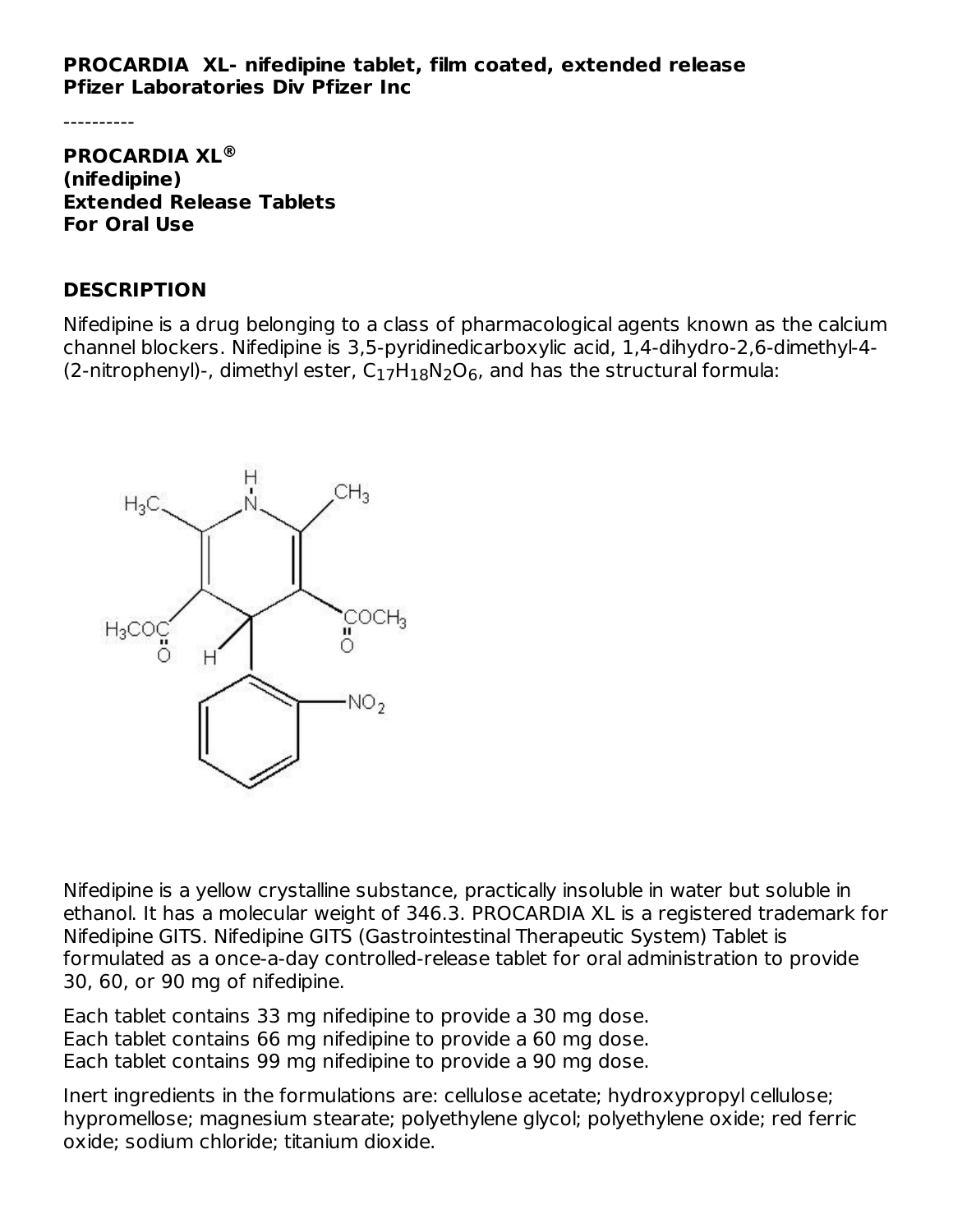# **System Components and Performance**

PROCARDIA XL $^{\circledR}$  Extended Release Tablet is similar in appearance to a conventional tablet. It consists, however, of a semipermeable membrane surrounding an osmotically active drug core. The core itself is divided into two layers: an "active" layer containing the drug, and a "push" layer containing pharmacologically inert (but osmotically active) components. As water from the gastrointestinal tract enters the tablet, pressure increases in the osmotic layer and "pushes" against the drug layer, releasing drug through the precision laser-drilled tablet orifice in the active layer.

PROCARDIA XL Extended Release Tablet is designed to provide nifedipine at an approximately constant rate over 24 hours. This controlled rate of drug delivery into the gastrointestinal lumen is independent of pH or gastrointestinal motility. PROCARDIA XL depends for its action on the existence of an osmotic gradient between the contents of the bi-layer core and fluid in the gastrointestinal tract. Drug delivery is essentially constant as long as the osmotic gradient remains constant, and then gradually falls to zero. Upon swallowing, the biologically inert components of the tablet remain intact during gastrointestinal transit and are eliminated in the feces as an insoluble shell.

# **CLINICAL PHARMACOLOGY**

Nifedipine is a calcium ion influx inhibitor (slow-channel blocker or calcium ion antagonist) and inhibits the transmembrane influx of calcium ions into cardiac muscle and smooth muscle. The contractile processes of cardiac muscle and vascular smooth muscle are dependent upon the movement of extracellular calcium ions into these cells through specific ion channels. Nifedipine selectively inhibits calcium ion influx across the cell membrane of cardiac muscle and vascular smooth muscle without altering serum calcium concentrations.

## **Mechanism of Action**

#### A) Angina

The precise mechanisms by which inhibition of calcium influx relieves angina has not been fully determined, but includes at least the following two mechanisms:

## 1) Relaxation and Prevention of Coronary Artery Spasm

Nifedipine dilates the main coronary arteries and coronary arterioles, both in normal and ischemic regions, and is a potent inhibitor of coronary artery spasm, whether spontaneous or ergonovine-induced. This property increases myocardial oxygen delivery in patients with coronary artery spasm, and is responsible for the effectiveness of nifedipine in vasospastic (Prinzmetal's or variant) angina. Whether this effect plays any role in classical angina is not clear, but studies of exercise tolerance have not shown an increase in the maximum exercise rate-pressure product, a widely accepted measure of oxygen utilization. This suggests that, in general, relief of spasm or dilation of coronary arteries is not an important factor in classical angina.

## 2) Reduction of Oxygen Utilization

Nifedipine regularly reduces arterial pressure at rest and at a given level of exercise by dilating peripheral arterioles and reducing the total peripheral vascular resistance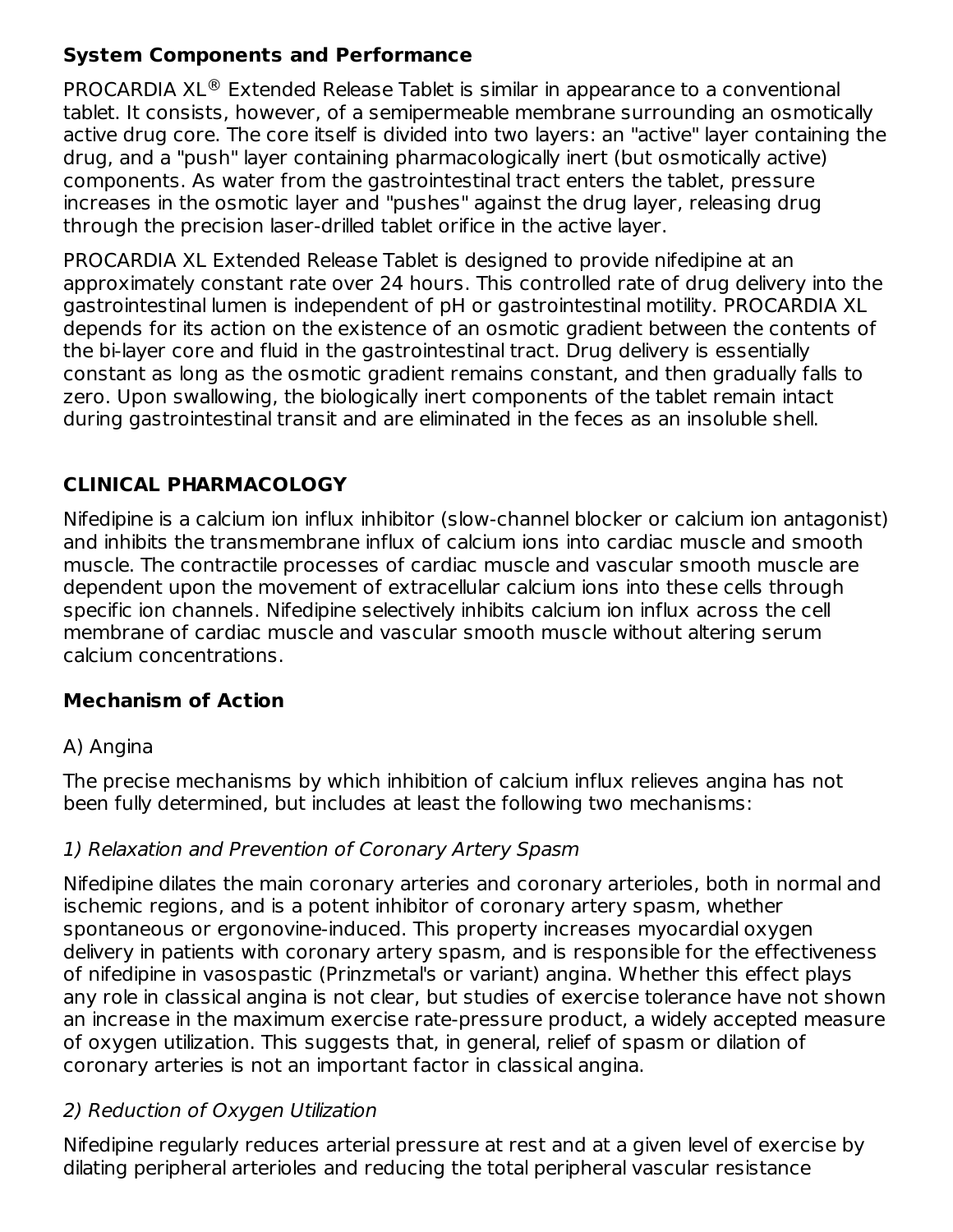(afterload) against which the heart works. This unloading of the heart reduces myocardial energy consumption and oxygen requirements, and probably accounts for the effectiveness of nifedipine in chronic stable angina.

#### B) Hypertension

The mechanism by which nifedipine reduces arterial blood pressure involves peripheral arterial vasodilatation and the resulting reduction in peripheral vascular resistance. The increased peripheral vascular resistance that is an underlying cause of hypertension results from an increase in active tension in the vascular smooth muscle. Studies have demonstrated that the increase in active tension reflects an increase in cytosolic free calcium.

Nifedipine is a peripheral arterial vasodilator which acts directly on vascular smooth muscle. The binding of nifedipine to voltage-dependent and possibly receptor-operated channels in vascular smooth muscle results in an inhibition of calcium influx through these channels. Stores of intracellular calcium in vascular smooth muscle are limited and thus dependent upon the influx of extracellular calcium for contraction to occur. The reduction in calcium influx by nifedipine causes arterial vasodilation and decreased peripheral vascular resistance which results in reduced arterial blood pressure.

## **Pharmacokinetics and Metabolism**

Nifedipine is completely absorbed after oral administration. Plasma drug concentrations rise at a gradual, controlled rate after a PROCARDIA XL Extended Release Tablet dose and reach a plateau at approximately six hours after the first dose. For subsequent doses, relatively constant plasma concentrations at this plateau are maintained with minimal fluctuations over the 24-hour dosing interval. About a four-fold higher fluctuation index (ratio of peak to trough plasma concentration) was observed with the conventional immediate-release PROCARDIA $^\circledR$  capsule at t.i.d. dosing than with once daily PROCARDIA XL Extended Release Tablet. At steady-state, the bioavailability of the PROCARDIA XL Extended Release Tablet is 86% relative to PROCARDIA capsules. Administration of the PROCARDIA XL Extended Release Tablet in the presence of food slightly alters the early rate of drug absorption, but does not influence the extent of drug bioavailability. Markedly reduced gastrointestinal retention time over prolonged periods (i.e., short bowel syndrome), however, may influence the pharmacokinetic profile of the drug which could potentially result in lower plasma concentrations. Pharmacokinetics of PROCARDIA XL Extended Release Tablets are linear over the dose range of 30 to 180 mg in that plasma drug concentrations are proportional to dose administered. There was no evidence of dose dumping either in the presence or absence of food for over 150 subjects in pharmacokinetic studies.

Nifedipine is extensively metabolized to highly water-soluble, inactive metabolites, accounting for 60 to 80% of the dose excreted in the urine. The elimination half-life of nifedipine is approximately two hours. Only traces (less than 0.1% of the dose) of unchanged form can be detected in the urine. The remainder is excreted in the feces in metabolized form, most likely as a result of biliary excretion. Thus, the pharmacokinetics of nifedipine are not significantly influenced by the degree of renal impairment. Patients in hemodialysis or chronic ambulatory peritoneal dialysis have not reported significantly altered pharmacokinetics of nifedipine. Since hepatic biotransformation is the predominant route for the disposition of nifedipine, the pharmacokinetics may be altered in patients with chronic liver disease. Patients with hepatic impairment (liver cirrhosis)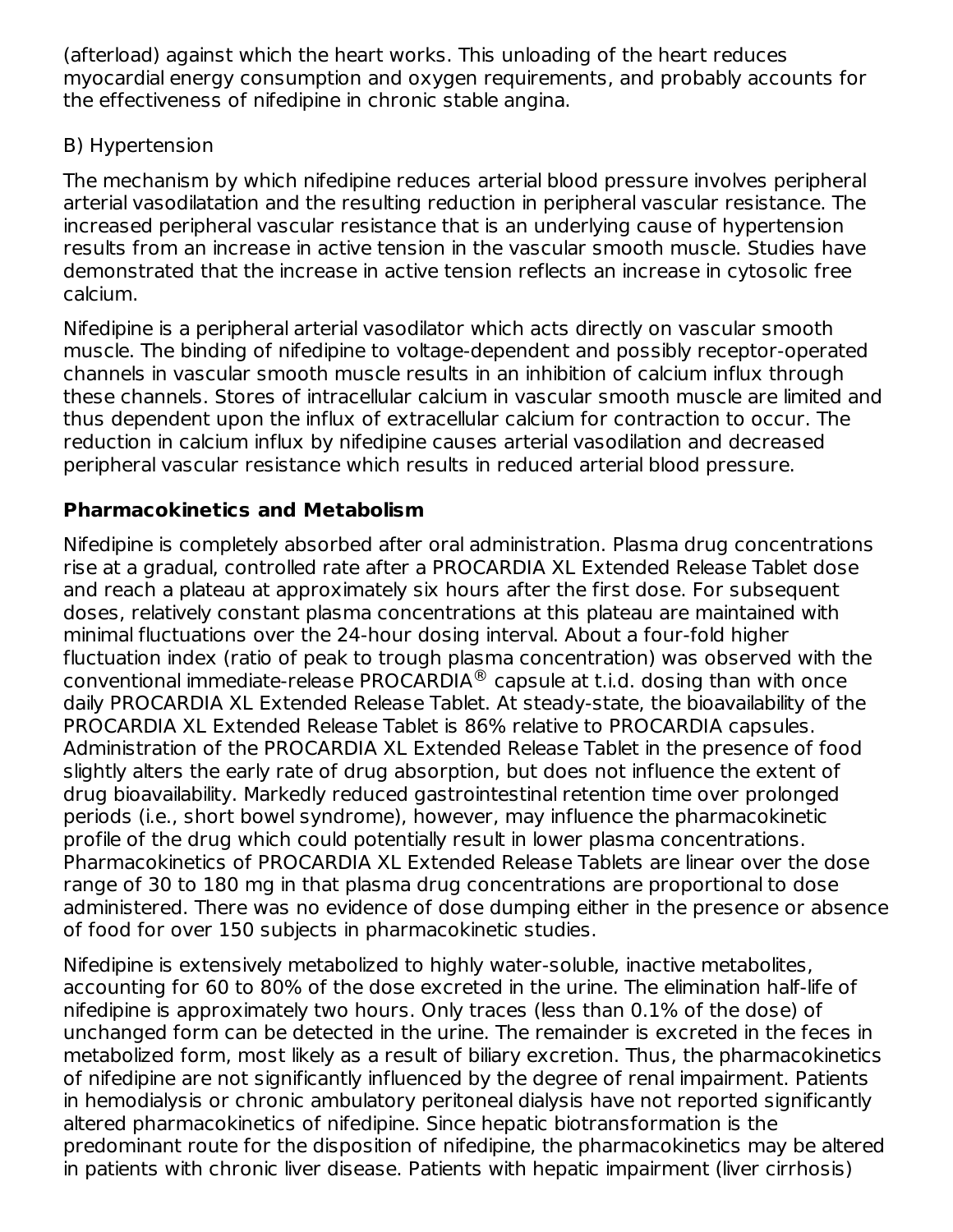have a longer disposition half-life and higher bioavailability of nifedipine than healthy volunteers. The degree of serum protein binding of nifedipine is high (92–98%). Protein binding may be greatly reduced in patients with renal or hepatic impairment.

Following intravenous administration, clearance of nifedipine was decreased by 33% in elderly healthy subjects relative to young healthy subjects.

# **Hemodynamics**

Like other slow-channel blockers, nifedipine exerts a negative inotropic effect on isolated myocardial tissue. This is rarely, if ever, seen in intact animals or man, probably because of reflex responses to its vasodilating effects. In man, nifedipine decreases peripheral vascular resistance which leads to a fall in systolic and diastolic pressures, usually minimal in normotensive volunteers (less than 5–10 mm Hg systolic), but sometimes larger. With PROCARDIA XL Extended Release Tablets, these decreases in blood pressure are not accompanied by any significant change in heart rate. Hemodynamic studies in patients with normal ventricular function have generally found a small increase in cardiac index without major effects on ejection fraction, left ventricular end diastolic pressure (LVEDP), or volume (LVEDV). In patients with impaired ventricular function, most acute studies have shown some increase in ejection fraction and reduction in left ventricular filling pressure.

# **Electrophysiologic Effects**

Although, like other members of its class, nifedipine causes a slight depression of sinoatrial node function and atrioventricular conduction in isolated myocardial preparations, such effects have not been seen in studies in intact animals or in man. In formal electrophysiologic studies, predominantly in patients with normal conduction systems, nifedipine has had no tendency to prolong atrioventricular conduction or sinus node recovery time, or to slow sinus rate.

# **INDICATIONS AND USAGE**

# **I. Vasospastic Angina**

PROCARDIA XL is indicated for the management of vasospastic angina confirmed by any of the following criteria: 1) classical pattern of angina at rest accompanied by ST segment elevation, 2) angina or coronary artery spasm provoked by ergonovine, or 3) angiographically demonstrated coronary artery spasm. In those patients who have had angiography, the presence of significant fixed obstructive disease is not incompatible with the diagnosis of vasospastic angina, provided that the above criteria are satisfied. PROCARDIA XL may also be used where the clinical presentation suggests a possible vasospastic component, but where vasospasm has not been confirmed, e.g., where pain has a variable threshold on exertion, or in unstable angina where electrocardiographic findings are compatible with intermittent vasospasm, or when angina is refractory to nitrates and/or adequate doses of beta blockers.

#### **II. Chronic Stable Angina (Classical Effort-Associated Angina)**

PROCARDIA XL is indicated for the management of chronic stable angina (effortassociated angina) without evidence of vasospasm in patients who remain symptomatic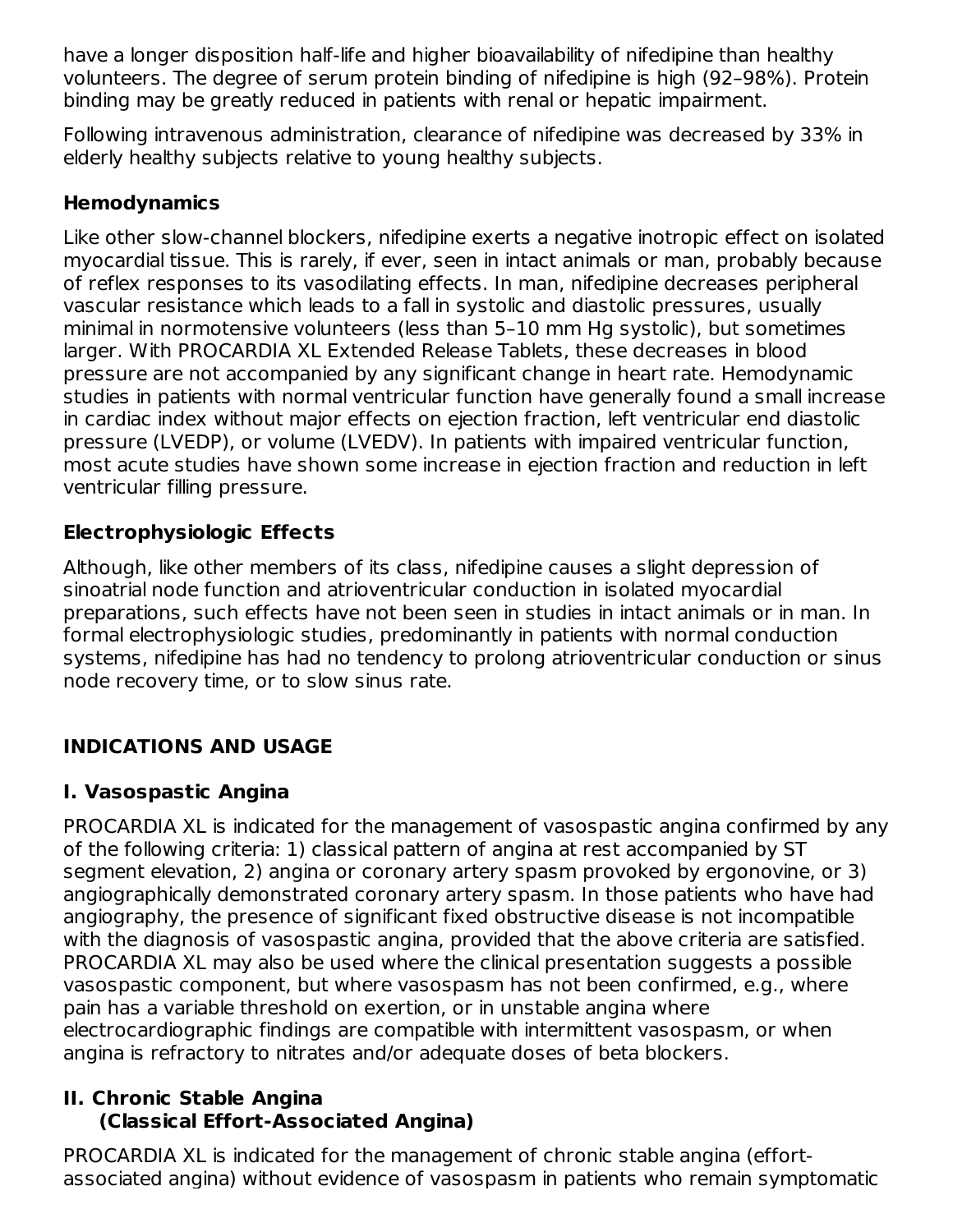associated angina) without evidence of vasospasm in patients who remain symptomatic despite adequate doses of beta blockers and/or organic nitrates or who cannot tolerate those agents.

In chronic stable angina (effort-associated angina), nifedipine has been effective in controlled trials of up to eight weeks duration in reducing angina frequency and increasing exercise tolerance, but confirmation of sustained effectiveness and evaluation of long-term safety in these patients is incomplete.

Controlled studies in small numbers of patients suggest concomitant use of nifedipine and beta-blocking agents may be beneficial in patients with chronic stable angina, but available information is not sufficient to predict with confidence the effects of concurrent treatment, especially in patients with compromised left ventricular function or cardiac conduction abnormalities. When introducing such concomitant therapy, care must be taken to monitor blood pressure closely, since severe hypotension can occur from the combined effects of the drugs (see WARNINGS).

## **III. Hypertension**

PROCARDIA XL is indicated for the treatment of hypertension, to lower blood pressure. Lowering blood pressure reduces the risk of fatal and nonfatal cardiovascular events, primarily strokes and myocardial infarctions. These benefits have been seen in controlled trials of antihypertensive drugs from a wide variety of pharmacologic classes including PROCARDIA XL.

Control of high blood pressure should be part of comprehensive cardiovascular risk management, including, as appropriate, lipid control, diabetes management, antithrombotic therapy, smoking cessation, exercise, and limited sodium intake. Many patients will require more than one drug to achieve blood pressure goals. For specific advice on goals and management, see published guidelines, such as those of the National High Blood Pressure Education Program's Joint National Committee on Prevention, Detection, Evaluation, and Treatment of High Blood Pressure (JNC).

Numerous antihypertensive drugs, from a variety of pharmacologic classes and with different mechanisms of action, have been shown in randomized controlled trials to reduce cardiovascular morbidity and mortality, and it can be concluded that it is blood pressure reduction, and not some other pharmacologic property of the drugs, that is largely responsible for those benefits. The largest and most consistent cardiovascular outcome benefit has been a reduction in the risk of stroke, but reductions in myocardial infarction and cardiovascular mortality also have been seen regularly.

Elevated systolic or diastolic pressure causes increased cardiovascular risk, and the absolute risk increase per mmHg is greater at higher blood pressures, so that even modest reductions of severe hypertension can provide substantial benefit. Relative risk reduction from blood pressure reduction is similar across populations with varying absolute risk, so the absolute benefit is greater in patients who are at higher risk independent of their hypertension (for example, patients with diabetes or hyperlipidemia), and such patients would be expected to benefit from more aggressive treatment to a lower blood pressure goal.

Some antihypertensive drugs have smaller blood pressure effects (as monotherapy) in black patients, and many antihypertensive drugs have additional approved indications and effects (e.g., on angina, heart failure, or diabetic kidney disease). These considerations may guide selection of therapy.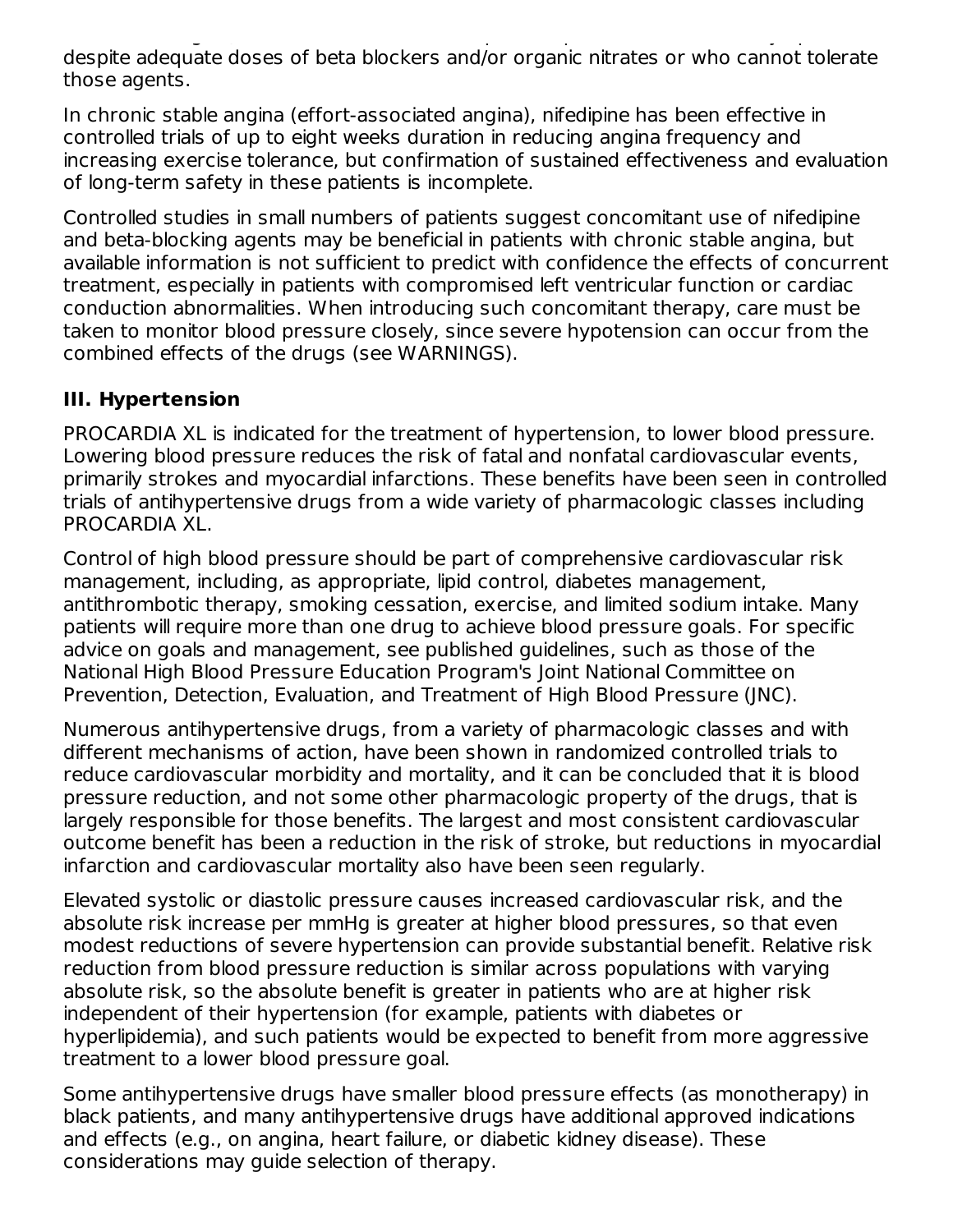PROCARDIA XL may be used alone or in combination with other antihypertensive agents.

#### **CONTRAINDICATIONS**

Known hypersensitivity reaction to nifedipine.

#### **WARNINGS**

#### **Excessive Hypotension**

Although in most angina patients the hypotensive effect of nifedipine is modest and well tolerated, occasional patients have had excessive and poorly tolerated hypotension. These responses have usually occurred during initial titration or at the time of subsequent upward dosage adjustment, and may be more likely in patients on concomitant beta blockers.

Severe hypotension and/or increased fluid volume requirements have been reported in patients receiving nifedipine together with a beta-blocking agent who underwent coronary artery bypass surgery using high dose fentanyl anesthesia. The interaction with high dose fentanyl appears to be due to the combination of nifedipine and a beta blocker, but the possibility that it may occur with nifedipine alone, with low doses of fentanyl, in other surgical procedures, or with other narcotic analgesics cannot be ruled out. In nifedipine-treated patients where surgery using high dose fentanyl anesthesia is contemplated, the physician should be aware of these potential problems and, if the patient's condition permits, sufficient time (at least 36 hours) should be allowed for nifedipine to be washed out of the body prior to surgery.

The following information should be taken into account in those patients who are being treated for hypertension as well as angina:

Increased Angina and/or Myocardial Infarction

Rarely, patients, particularly those who have severe obstructive coronary artery disease, have developed well documented increased frequency, duration and/or severity of angina or acute myocardial infarction on starting nifedipine or at the time of dosage increase. The mechanism of this effect is not established.

#### Beta Blocker Withdrawal

It is important to taper beta blockers if possible, rather than stopping them abruptly before beginning nifedipine. Patients recently withdrawn from beta blockers may develop a withdrawal syndrome with increased angina, probably related to increased sensitivity to catecholamines. Initiation of nifedipine treatment will not prevent this occurrence and on occasion has been reported to increase it.

#### Congestive Heart Failure

Rarely, patients, usually receiving a beta blocker, have developed heart failure after beginning nifedipine. Patients with tight aortic stenosis may be at greater risk for such an event, as the unloading effect of nifedipine would be expected to be of less benefit, owing to the fixed impedance to flow across the aortic valve in these patients.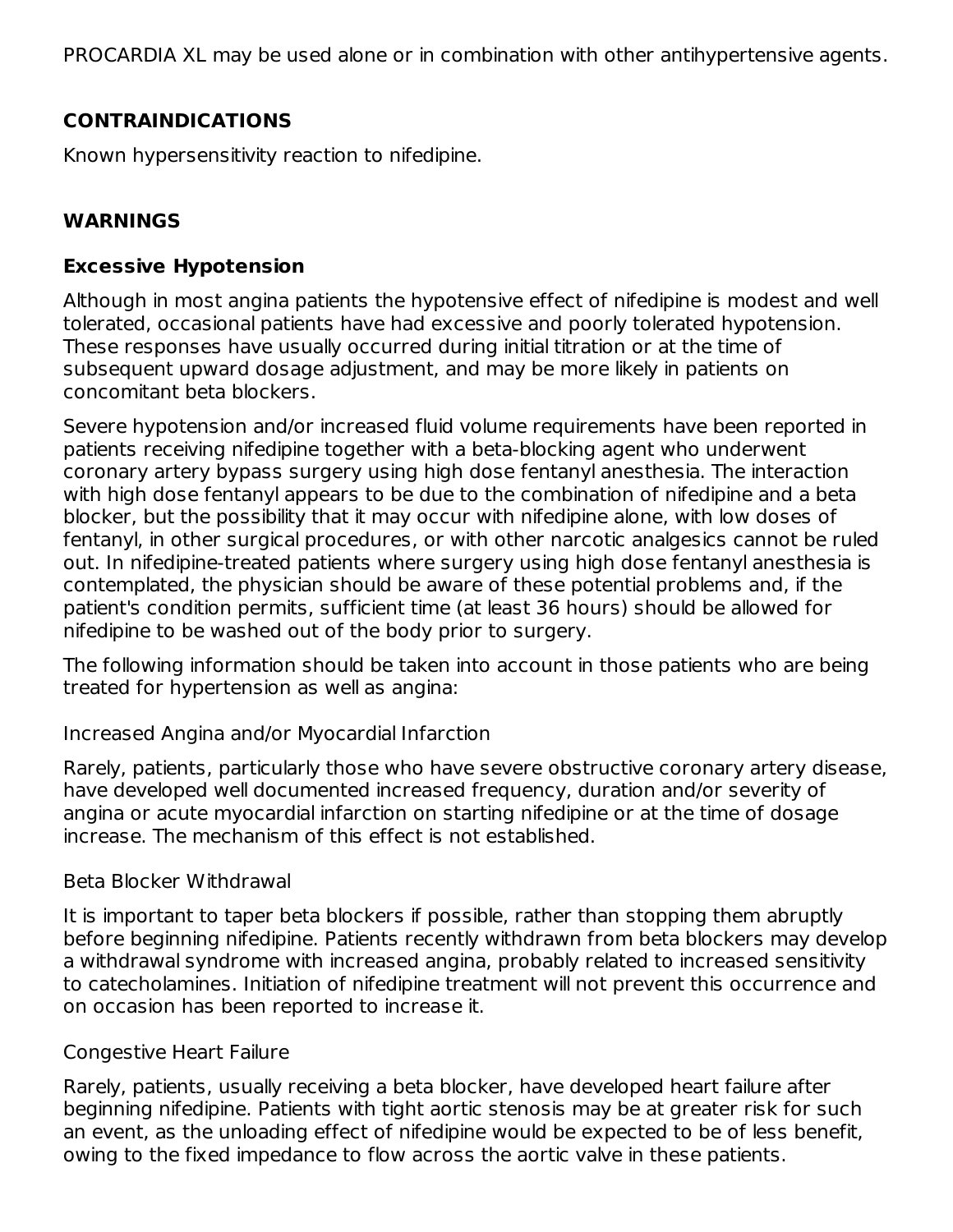Gastrointestinal Obstruction Requiring Surgery

There have been rare reports of obstructive symptoms in patients with known strictures in association with the ingestion of PROCARDIA XL. Bezoars can occur in very rare cases and may require surgical intervention.

Cases of serious gastrointestinal obstruction have been identified in patients with no known gastrointestinal disease, including the need for hospitalization and surgical intervention.

Risk factors for a gastrointestinal obstruction identified from post-marketing reports of PROCARDIA XL (GITS tablet formulation) include alteration in gastrointestinal anatomy (e.g., severe gastrointestinal narrowing, colon cancer, small bowel obstruction, bowel resection, gastric bypass, vertical banded gastroplasty, colostomy, diverticulitis, diverticulosis, and inflammatory bowel disease), hypomotility disorders (e.g., constipation, gastroesophageal reflux disease, ileus, obesity, hypothyroidism, and diabetes) and concomitant medications (e.g.,  $H_2$ -histamine blockers, opiates, nonsteroidal anti-inflammatory drugs, laxatives, anticholinergic agents, levothyroxine, and neuromuscular blocking agents).

#### Gastrointestinal Ulcers

Cases of tablet adherence to the gastrointestinal wall with ulceration have been reported, some requiring hospitalization and intervention.

# **PRECAUTIONS**

#### **General—Hypotension**

Because nifedipine decreases peripheral vascular resistance, careful monitoring of blood pressure during the initial administration and titration of nifedipine is suggested. Close observation is especially recommended for patients already taking medications that are known to lower blood pressure (see WARNINGS).

## **Peripheral Edema**

Mild to moderate peripheral edema occurs in a dose dependent manner with an incidence ranging from approximately 10% to about 30% at the highest dose studied (180 mg). It is a localized phenomenon thought to be associated with vasodilation of dependent arterioles and small blood vessels and not due to left ventricular dysfunction or generalized fluid retention. With patients whose angina or hypertension is complicated by congestive heart failure, care should be taken to differentiate this peripheral edema from the effects of increasing left ventricular dysfunction.

#### **Information for Patients**

PROCARDIA XL Extended Release Tablets should be swallowed whole. Do not chew, divide or crush tablets. Do not be concerned if you occasionally notice in your stool something that looks like a tablet. In PROCARDIA XL, the medication is contained within a nonabsorbable shell that has been specially designed to slowly release the drug for your body to absorb. When this process is completed, the empty tablet is eliminated from your body.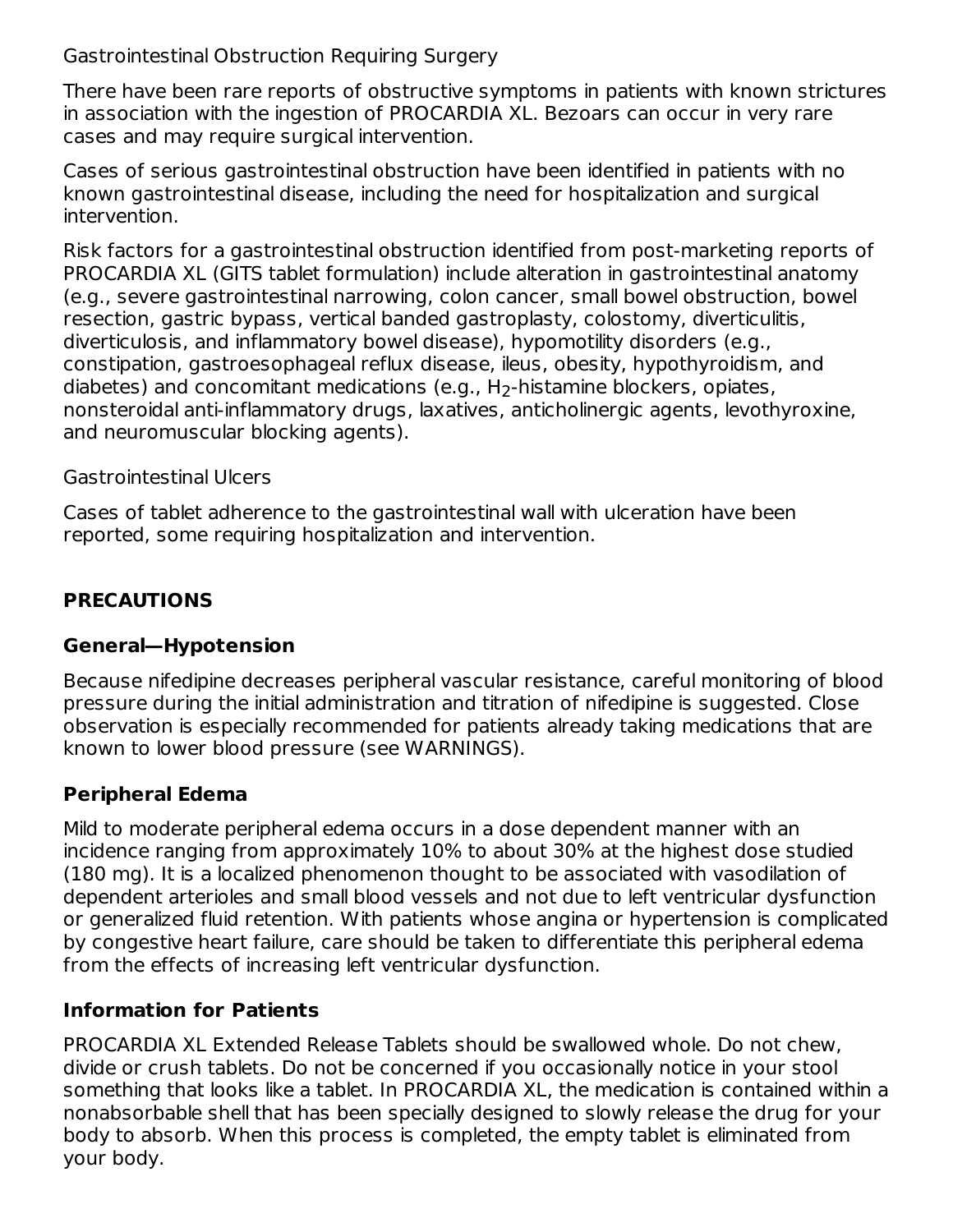#### **Laboratory Tests**

Rare, usually transient, but occasionally significant elevations of enzymes such as alkaline phosphatase, CPK, LDH, SGOT and SGPT have been noted. The relationship to nifedipine therapy is uncertain in most cases, but probable in some. These laboratory abnormalities have rarely been associated with clinical symptoms; however, cholestasis with or without jaundice has been reported. A small (5.4%) increase in mean alkaline phosphatase was noted in patients treated with PROCARDIA XL. This was an isolated finding not associated with clinical symptoms and it rarely resulted in values which fell outside the normal range. Rare instances of allergic hepatitis have been reported. In controlled studies, PROCARDIA XL did not adversely affect serum uric acid, glucose, or cholesterol. Serum potassium was unchanged in patients receiving PROCARDIA XL in the absence of concomitant diuretic therapy, and slightly decreased in patients receiving concomitant diuretics.

Nifedipine, like other calcium channel blockers, decreases platelet aggregation in vitro. Limited clinical studies have demonstrated a moderate but statistically significant decrease in platelet aggregation and an increase in bleeding time in some nifedipine patients. This is thought to be a function of inhibition of calcium transport across the platelet membrane. No clinical significance for these findings has been demonstrated.

Positive direct Coombs test with/without hemolytic anemia has been reported, but a causal relationship between nifedipine administration and positivity of this laboratory test, including hemolysis, could not be determined.

Although nifedipine has been used safely in patients with renal dysfunction and has been reported to exert a beneficial effect, in certain cases, rare, reversible elevations in BUN and serum creatinine have been reported in patients with preexisting chronic renal insufficiency. The relationship to nifedipine therapy is uncertain in most cases but probable in some.

## **Drug Interactions**

Beta-adrenergic blocking agents

(see INDICATIONS AND USAGE and WARNINGS) Experience in over 1400 patients with PROCARDIA capsules in a noncomparative clinical trial has shown that concomitant administration of nifedipine and beta-blocking agents is usually well tolerated, but there have been occasional literature reports suggesting that the combination may increase the likelihood of congestive heart failure, severe hypotension, or exacerbation of angina.

#### Long-acting Nitrates

Nifedipine may be safely co-administered with nitrates, but there have been no controlled studies to evaluate the antianginal effectiveness of this combination.

#### **Digitalis**

Administration of nifedipine with digoxin increased digoxin levels in nine of twelve normal volunteers. The average increase was 45%. Another investigator found no increase in digoxin levels in thirteen patients with coronary artery disease. In an uncontrolled study of over two hundred patients with congestive heart failure during which digoxin blood levels were not measured, digitalis toxicity was not observed. Since there have been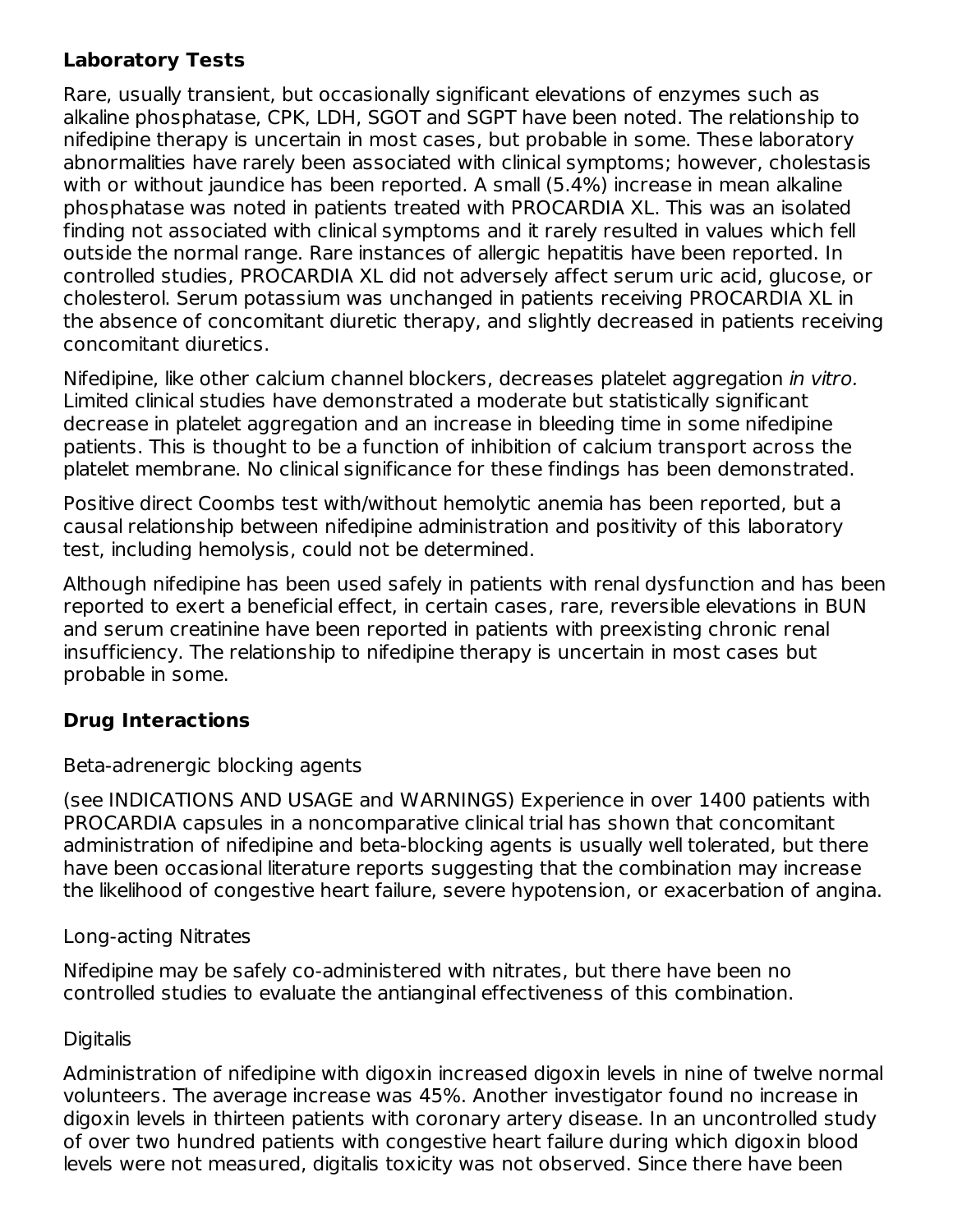isolated reports of patients with elevated digoxin levels, it is recommended that digoxin levels be monitored when initiating, adjusting, and discontinuing nifedipine to avoid possible over- or under-digitalization.

#### Coumarin Anticoagulants

There have been rare reports of increased prothrombin time in patients taking coumarin anticoagulants to whom nifedipine was administered. However, the relationship to nifedipine therapy is uncertain.

#### Cimetidine

A study in six healthy volunteers has shown a significant increase in peak nifedipine plasma levels (80%) and area-under-the-curve (74%), after a one week course of cimetidine at 1000 mg per day and nifedipine at 40 mg per day. Ranitidine produced smaller, non-significant increases. The effect may be mediated by the known inhibition of cimetidine on hepatic cytochrome P-450, the enzyme system probably responsible for the first-pass metabolism of nifedipine. If nifedipine therapy is initiated in a patient currently receiving cimetidine, cautious titration is advised.

Nifedipine is metabolized by CYP3A4. Co-administration of nifedipine with phenytoin, an inducer of CYP3A4, lowers the systemic exposure to nifedipine by approximately 70%. Avoid co-administration of nifedipine with phenytoin or any known CYP3A4 inducer or consider an alternative antihypertensive therapy.

CYP3A inhibitors such as fluconazole, itraconazole, clarithromycin, erythromycin, nefazodone, fluoxetine, saquinavir, indinavir, and nelfinavir may result in increased exposure to nifedipine when co-administered. Careful monitoring and dose adjustment may be necessary; consider initiating nifedipine at the lowest dose available if given concomitantly with these medications.

## Other Interactions

## Grapefruit Juice

Co-administration of nifedipine with grapefruit juice resulted in approximately a doubling in nifedipine AUC and Cmax with no change in half-life. The increased plasma concentrations most likely result from inhibition of CYP 3A4 related first-pass metabolism. Avoid ingestion of grapefruit and grapefruit juice should be avoided while taking nifedipine.

## **Carcinogenesis, Mutagenesis, Impairment of Fertility**

Nifedipine was administered orally to rats for two years and was not shown to be carcinogenic. When given to rats prior to mating, nifedipine caused reduced fertility at a dose approximately 5 times the maximum recommended human dose. There is a literature report of reversible reduction in the ability of human sperm obtained from a limited number of infertile men taking recommended doses of nifedipine to bind to and fertilize an ovum in vitro. In vivo mutagenicity studies were negative.

## **Pregnancy**

Nifedipine has been shown to produce teratogenic findings in rats and rabbits, including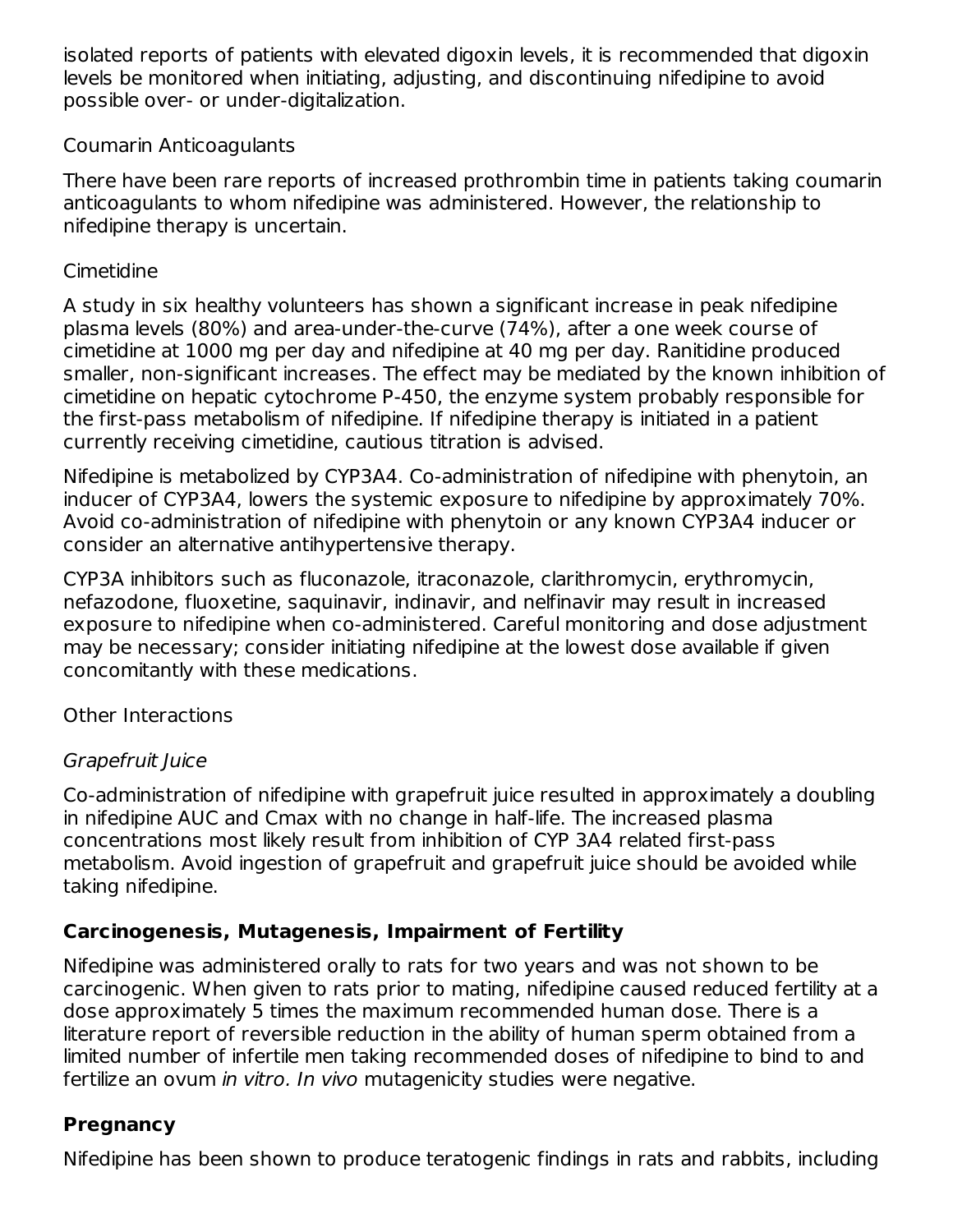digital anomalies similar to those reported for phenytoin. Digital anomalies have been reported to occur with other members of the dihydropyridine class and are possibly a result of compromised uterine blood flow. Nifedipine administration was associated with a variety of embryotoxic, placentotoxic, and fetotoxic effects, including stunted fetuses (rats, mice, rabbits), rib deformities (mice), cleft palate (mice), small placentas and underdeveloped chorionic villi (monkeys), embryonic and fetal deaths (rats, mice, rabbits), and prolonged pregnancy/decreased neonatal survival (rats; not evaluated in other species). On a mg/kg basis, all of the doses associated with the teratogenic embryotoxic or fetotoxic effects in animals were higher (5 to 50 times) than the maximum recommended human dose of 120 mg/day. On a mg/m<sup>2</sup> basis, some doses were higher and some were lower than the maximum recommended human dose, but all are within an order of magnitude of it. The doses associated with placentotoxic effects in monkeys were equivalent to or lower than the maximum recommended human dose on a mg/m<sup>2</sup> basis.

There are no adequate and well-controlled studies in pregnant women. PROCARDIA XL Extended Release Tablets should be used during pregnancy only if the potential benefit justifies the potential risk.

**Lactation** 

Nifedipine is transferred through breast milk. PROCARDIA XL should be used during breast-feeding only if the potential benefit justifies the potential risk.

## **Pediatric Use**

Safety and effectiveness in pediatric patients have not been established.

## **Geriatric Use**

Age appears to have a significant effect on the pharmacokinetics of nifedipine. The clearance is decreased resulting in a higher AUC in the elderly. These changes are not due to changes in renal function (see CLINICAL PHARMACOLOGY, Pharmacokinetics).

## **ADVERSE EXPERIENCES**

Over 1000 patients from both controlled and open trials with PROCARDIA XL Extended Release Tablets in hypertension and angina were included in the evaluation of adverse experiences. All side effects reported during PROCARDIA XL Extended Release Tablet therapy were tabulated independent of their causal relation to medication. The most common side effect reported with PROCARDIA XL was edema which was dose related and ranged in frequency from approximately 10% to about 30% at the highest dose studied (180 mg). Other common adverse experiences reported in placebo-controlled trials include:

| <b>Adverse Effect</b> | <b>PROCARDIA XL (%)</b><br>$(N=707)$ | Placebo (%)<br>$(N=266)$ |
|-----------------------|--------------------------------------|--------------------------|
| Headache              | 15.8                                 | 9.8                      |
| Fatigue               | 5.9                                  | 4.1                      |
| <b>Dizziness</b>      | 4.1                                  | 4.5                      |
| Constipation          | 3.3                                  | 2.3                      |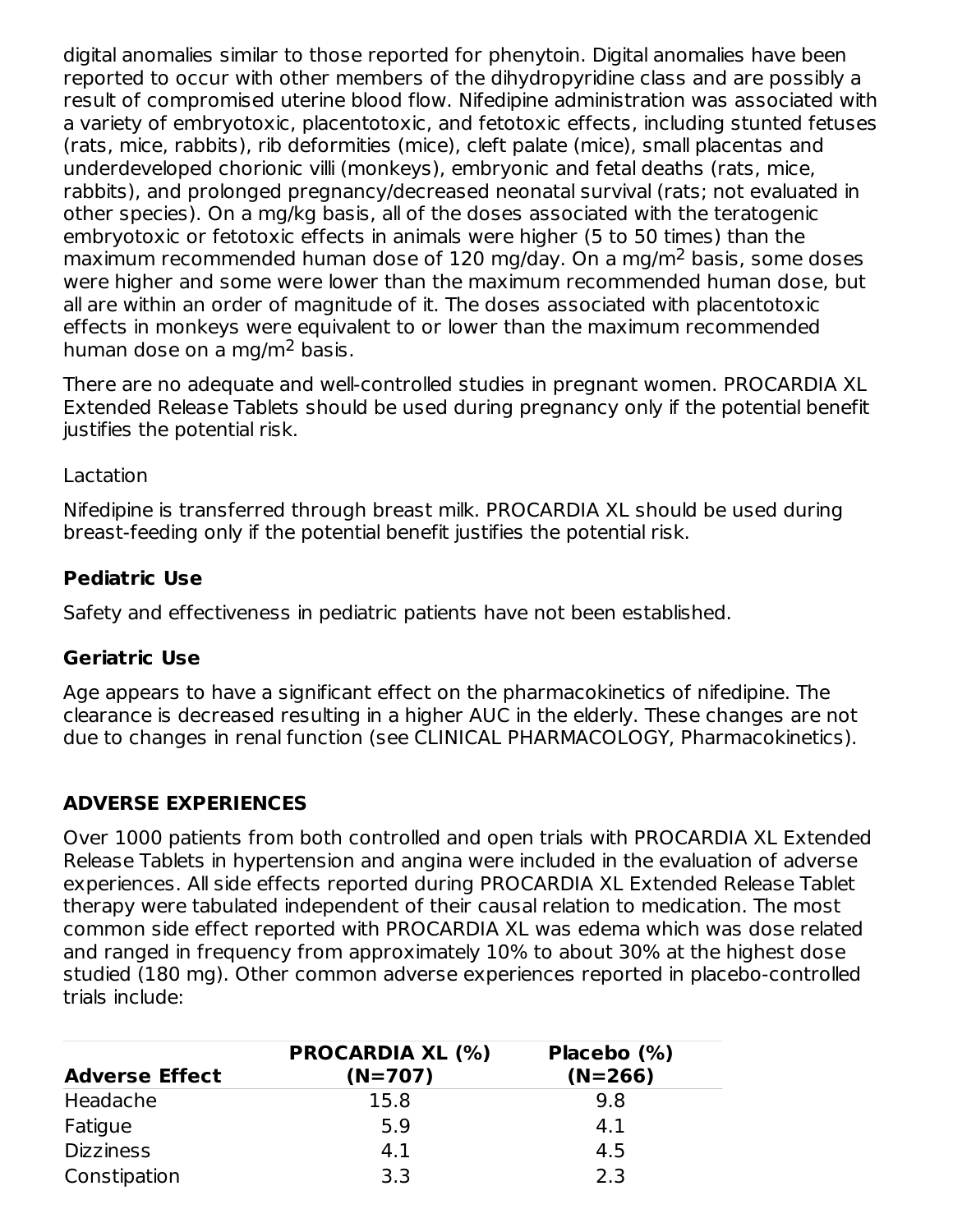| Nausea | ر .ر | $\mathbf{L}.\mathbf{9}$ |
|--------|------|-------------------------|
|        |      |                         |

Of these, only edema and headache were more common in PROCARDIA XL patients than placebo patients.

The following adverse reactions occurred with an incidence of less than 3.0%. With the exception of leg cramps, the incidence of these side effects was similar to that of placebo alone.

Body as a Whole/Systemic: asthenia, flushing, pain

Cardiovascular: palpitations

Central Nervous System: insomnia, nervousness, paresthesia, somnolence Dermatologic: pruritus, rash

Gastrointestinal: abdominal pain, diarrhea, dry mouth, dyspepsia, flatulence Musculoskeletal: arthralgia, leg cramps

Respiratory: chest pain (nonspecific), dyspnea

Urogenital: impotence, polyuria

Other adverse reactions were reported sporadically with an incidence of 1.0% or less. These include:

Body as a Whole/Systemic: face edema, fever, hot flashes, malaise, periorbital edema, rigors

Cardiovascular: arrhythmia, hypotension, increased angina, tachycardia, syncope Central Nervous System: anxiety, ataxia, decreased libido, depression, hypertonia, hypoesthesia, migraine, paroniria, tremor, vertigo

Dermatologic: alopecia, increased sweating, urticaria, purpura

Gastrointestinal: eructation, gastroesophageal reflux, gum hyperplasia, melena, vomiting, weight increase

Musculoskeletal: back pain, gout, myalgias

Respiratory: coughing, epistaxis, upper respiratory tract infection, respiratory disorder, sinusitis

Special Senses: abnormal lacrimation, abnormal vision, taste perversion, tinnitus Urogenital/Reproductive: breast pain, dysuria, hematuria, nocturia

Adverse experiences which occurred in less than 1 in 1000 patients cannot be distinguished from concurrent disease states or medications.

The following adverse experiences, reported in less than 1% of patients, occurred under conditions (e.g., open trials, marketing experience) where a causal relationship is uncertain: gastrointestinal irritation, gastrointestinal bleeding, gynecomastia.

Gastrointestinal obstruction resulting in hospitalization and surgery, including the need for bezoar removal, has occurred in association with PROCARDIA XL, even in patients with no prior history of gastrointestinal disease (see WARNINGS).

Cases of tablet adherence to the gastrointestinal wall with ulceration have been reported, some requiring hospitalization and intervention.

In multiple-dose U.S. and foreign controlled studies with nifedipine capsules in which adverse reactions were reported spontaneously, adverse effects were frequent but generally not serious and rarely required discontinuation of therapy or dosage adjustment. Most were expected consequences of the vasodilator effects of nifedipine.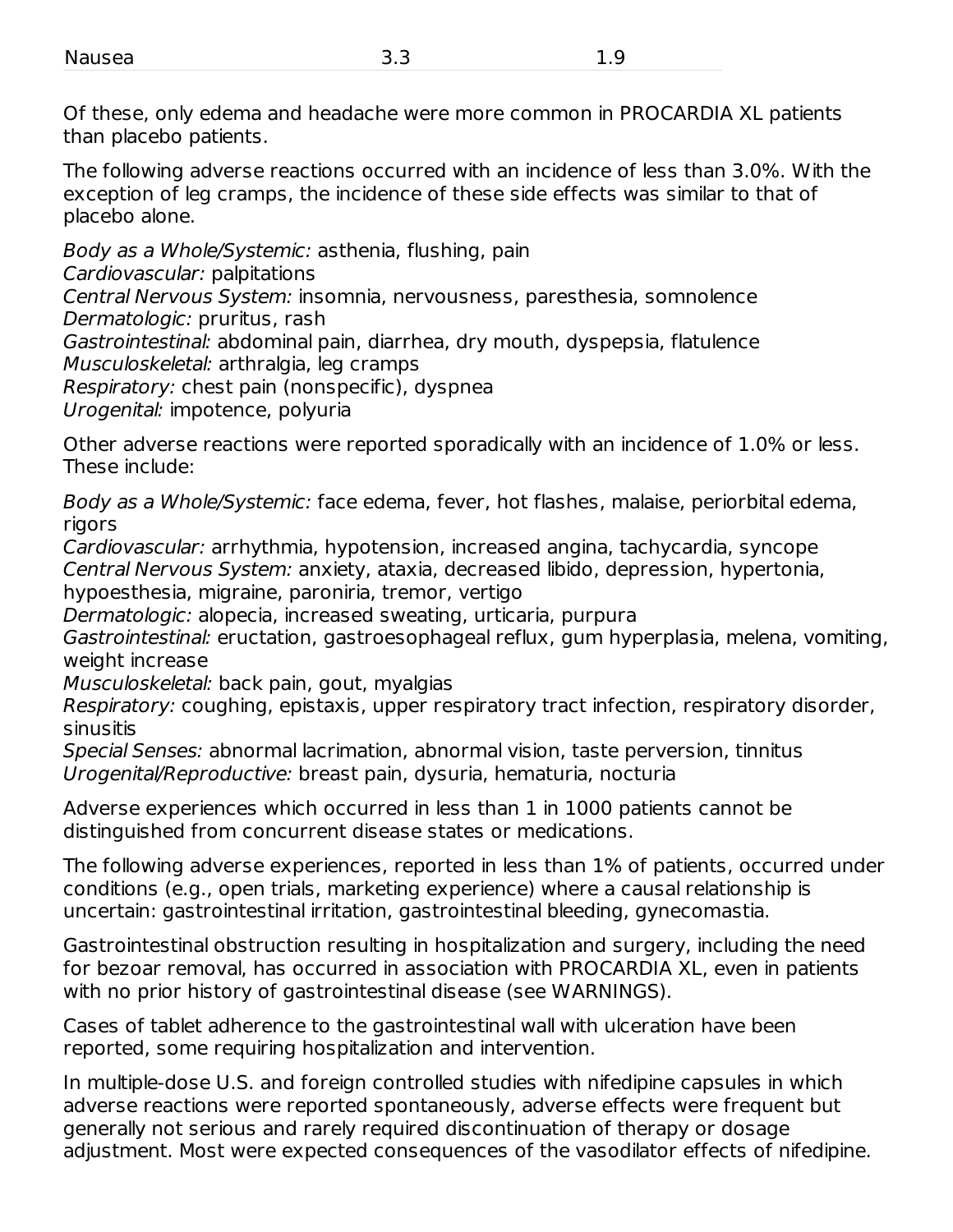|                                  | <b>PROCARDIA CAPSULES</b> |                          |
|----------------------------------|---------------------------|--------------------------|
| <b>Adverse Effect</b>            | (% )<br>$(N=226)$         | Placebo (%)<br>$(N=235)$ |
|                                  |                           |                          |
| Dizziness,<br>lightheadedness,   |                           |                          |
| giddiness                        | 27                        | 15                       |
| Flushing, heat<br>sensation      | 25                        | 8                        |
| Headache                         | 23                        | 20                       |
| Weakness                         | 12                        | 10                       |
| Nausea, heartburn                | 11                        | 8                        |
| Muscle cramps, tremor            | 8                         | 3                        |
| Peripheral edema                 | 7                         | 1                        |
| Nervousness, mood<br>changes     | 7                         | 4                        |
| Palpitations                     | 7                         | 5                        |
| Dyspnea, cough,<br>wheezing      | 6                         | 3                        |
| Nasal congestion, sore<br>throat | 6                         | 8                        |

There is also a large uncontrolled experience in over 2100 patients in the United States. Most of the patients had vasospastic or resistant angina pectoris, and about half had concomitant treatment with beta-adrenergic blocking agents. The relatively common adverse events were similar in nature to those seen with PROCARDIA XL.

In addition, more serious adverse events were observed, not readily distinguishable from the natural history of the disease in these patients. It remains possible, however, that some or many of these events were drug related. Myocardial infarction occurred in about 4% of patients and congestive heart failure or pulmonary edema in about 2%. Ventricular arrhythmias or conduction disturbances each occurred in fewer than 0.5% of patients.

In a subgroup of over 1000 patients receiving PROCARDIA with concomitant beta blocker therapy, the pattern and incidence of adverse experiences was not different from that of the entire group of PROCARDIA-treated patients (see PRECAUTIONS).

In a subgroup of approximately 250 patients with a diagnosis of congestive heart failure as well as angina, dizziness or lightheadedness, peripheral edema, headache, or flushing each occurred in one in eight patients. Hypotension occurred in about one in 20 patients. Syncope occurred in approximately one patient in 250. Myocardial infarction or symptoms of congestive heart failure each occurred in about one patient in 15. Atrial or ventricular dysrhythmias each occurred in about one patient in 150.

In post-marketing experience, there have been rare reports of exfoliative dermatitis caused by nifedipine. There have been rare reports of exfoliative or bullous skin adverse events (such as erythema multiforme, Stevens-Johnson Syndrome, and toxic epidermal necrolysis) and photosensitivity reactions. Acute generalized exanthematous pustulosis also has been reported.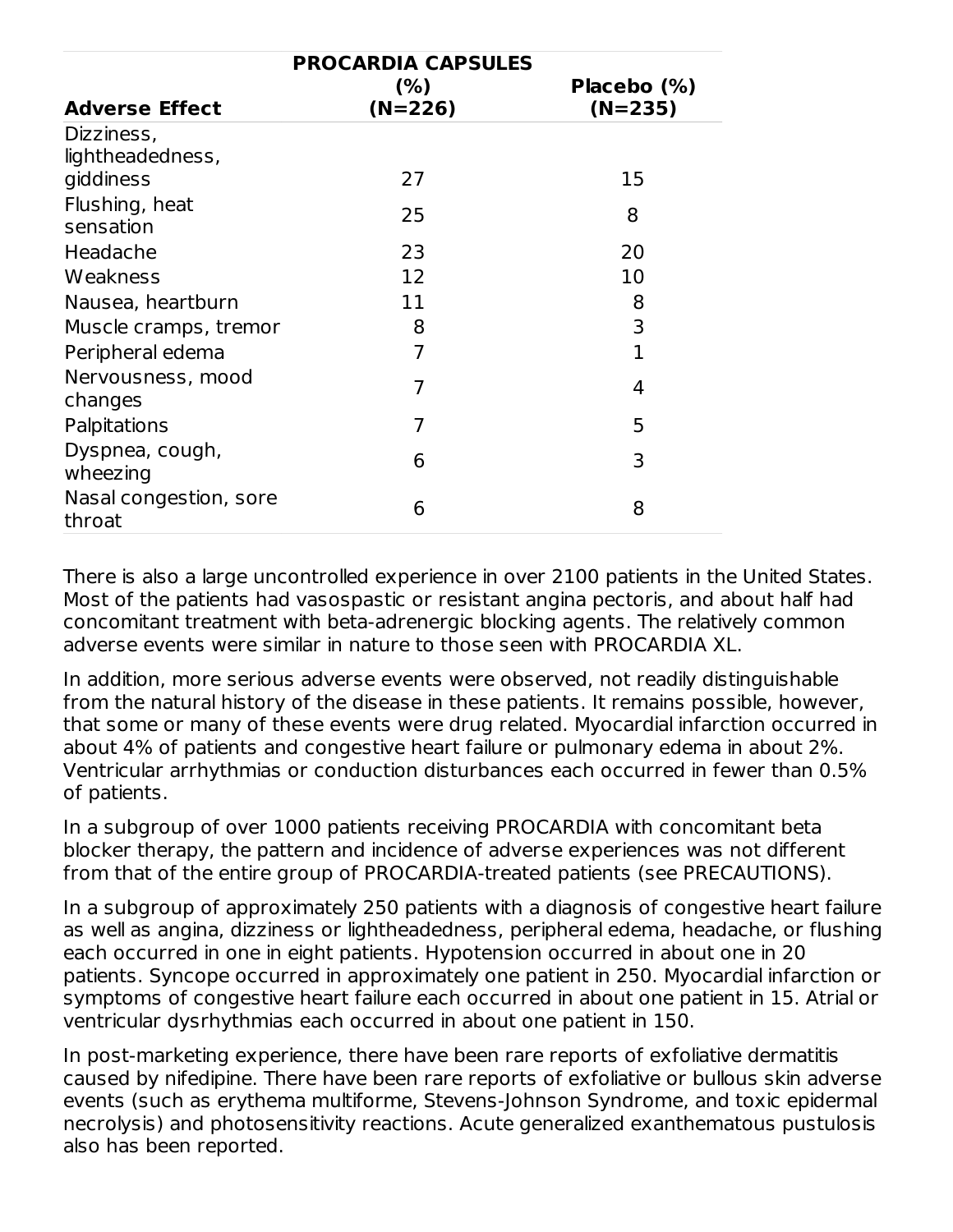## **OVERDOSAGE**

Experience with nifedipine overdosage is limited. Generally, overdosage with nifedipine leading to pronounced hypotension calls for active cardiovascular support, including monitoring of cardiovascular and respiratory function, elevation of extremities, judicious use of calcium infusion, pressor agents, and fluids. Clearance of nifedipine would be expected to be prolonged in patients with impaired liver function. Since nifedipine is highly protein-bound, dialysis is not likely to be of any benefit.

There has been one reported case of massive overdosage with PROCARDIA XL Extended Release Tablets. The main effects of ingestion of approximately 4800 mg of PROCARDIA XL in a young man attempting suicide as a result of cocaine-induced depression was initial dizziness, palpitations, flushing, and nervousness. Within several hours of ingestion, nausea, vomiting, and generalized edema developed. No significant hypotension was apparent at presentation, 18 hours post-ingestion. Electrolyte abnormalities consisted of a mild, transient elevation of serum creatinine, and modest elevations of LDH and CPK, but normal SGOT. Vital signs remained stable, no electrocardiographic abnormalities were noted, and renal function returned to normal within 24 to 48 hours with routine supportive measures alone. No prolonged sequelae were observed.

The effect of a single 900 mg ingestion of PROCARDIA capsules in a depressed anginal patient also on tricyclic antidepressants was loss of consciousness within 30 minutes of ingestion, and profound hypotension, which responded to calcium infusion, pressor agents, and fluid replacement. A variety of ECG abnormalities were seen in this patient with a history of bundle branch block, including sinus bradycardia and varying degrees of AV block. These dictated the prophylactic placement of a temporary ventricular pacemaker, but otherwise resolved spontaneously. Significant hyperglycemia was seen initially in this patient, but plasma glucose levels rapidly normalized without further treatment.

A young hypertensive patient with advanced renal failure ingested 280 mg of PROCARDIA capsules at one time, with resulting marked hypotension responding to calcium infusion and fluids. No AV conduction abnormalities, arrhythmias, or pronounced changes in heart rate were noted, nor was there any further deterioration in renal function.

## **DOSAGE AND ADMINISTRATION**

Dosage must be adjusted according to each patient's needs. Therapy for either hypertension or angina should be initiated with 30 or 60 mg once daily. PROCARDIA XL Extended Release Tablets should be swallowed whole and should not be bitten or divided. In general, titration should proceed over a 7–14 day period so that the physician can fully assess the response to each dose level and monitor blood pressure before proceeding to higher doses. Since steady-state plasma levels are achieved on the second day of dosing, titration may proceed more rapidly, if symptoms so warrant, provided the patient is assessed frequently. Titration to doses above 120 mg are not recommended.

Angina patients controlled on PROCARDIA capsules alone or in combination with other antianginal medications may be safely switched to PROCARDIA XL Extended Release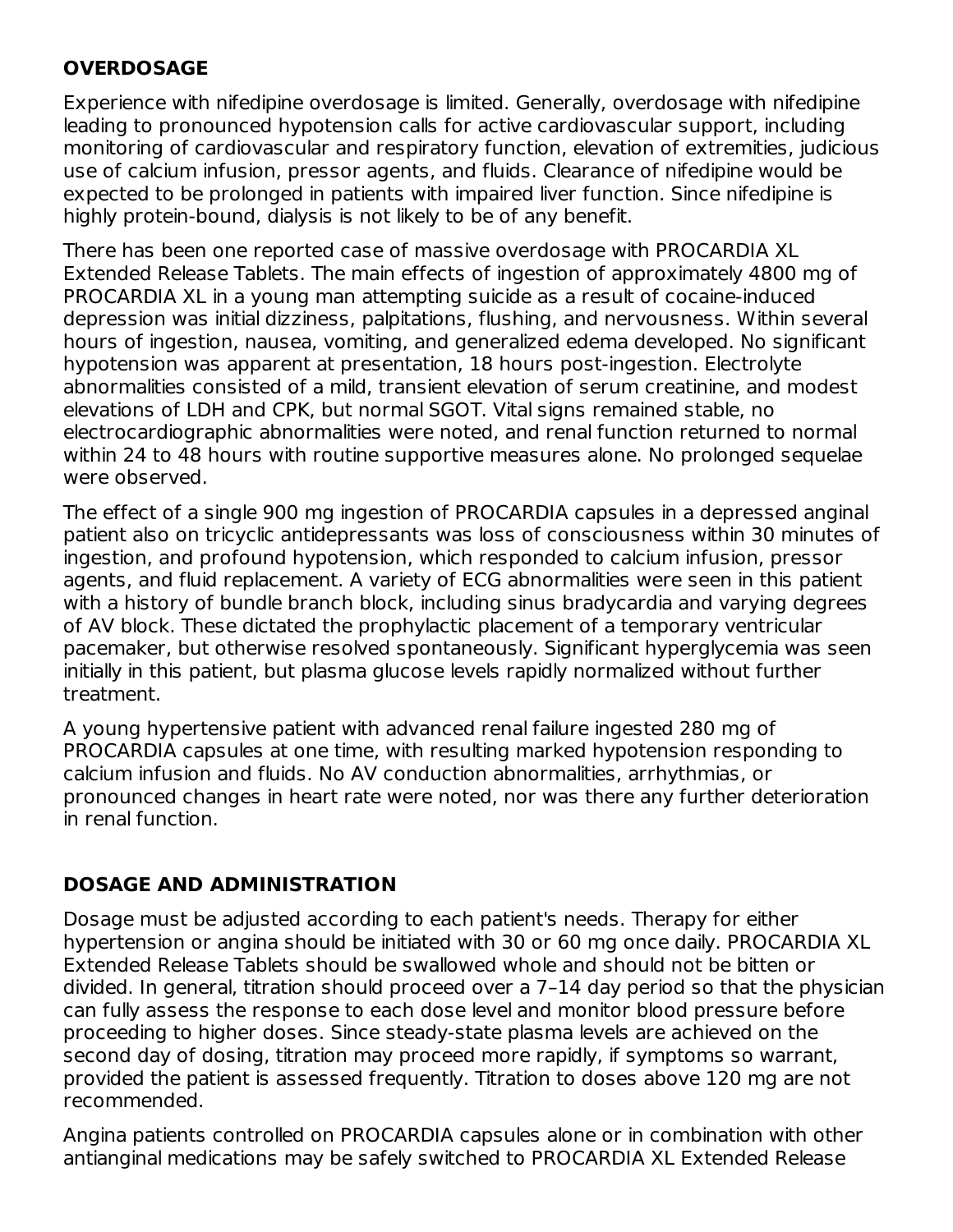Tablets at the nearest equivalent total daily dose (e.g., 30 mg t.i.d. of PROCARDIA capsules may be changed to 90 mg once daily of PROCARDIA XL Extended Release Tablets). Subsequent titration to higher or lower doses may be necessary and should be initiated as clinically warranted. Experience with doses greater than 90 mg in patients with angina is limited. Therefore, doses greater than 90 mg should be used with caution and only when clinically warranted.

Avoid co-administration of nifedipine with grapefruit juice (see CLINICAL PHARMACOLOGY and PRECAUTIONS: Other Interactions).

No "rebound effect" has been observed upon discontinuation of PROCARDIA XL Extended Release Tablets. However, if discontinuation of nifedipine is necessary, sound clinical practice suggests that the dosage should be decreased gradually with close physician supervision.

Care should be taken when dispensing PROCARDIA XL to assure that the extended release dosage form has been prescribed.

## **Co-Administration with Other Antianginal Drugs**

Sublingual nitroglycerin may be taken as required for the control of acute manifestations of angina, particularly during nifedipine titration. See PRECAUTIONS, Drug Interactions, for information on co-administration of nifedipine with beta blockers or long-acting nitrates.

# **HOW SUPPLIED**

PROCARDIA XL Extended Release Tablets are supplied to provide 30 mg, 60 mg and 90 mg round, biconvex, rose-pink, film-coated tablets in:

| Bottles of 100: | 30 mg | $( NDC 0069 - 2650 - 66)$ |
|-----------------|-------|---------------------------|
|                 | 60 mg | $( NDC 0069 - 2660 - 66)$ |
|                 | 90 mg | (NDC 0069-2670-66)        |
| Bottles of 300: | 30 mg | (NDC 0069-2650-72)        |
|                 | 60 mg | (NDC 0069-2660-72)        |

Store below 86°F (30°C).

Protect from moisture and humidity.

**Distributed by** 



LAB-0176-12.0 Revised May 2021

# **PRINCIPAL DISPLAY PANEL - 30 mg Tablet Bottle Label**

**Pfizer**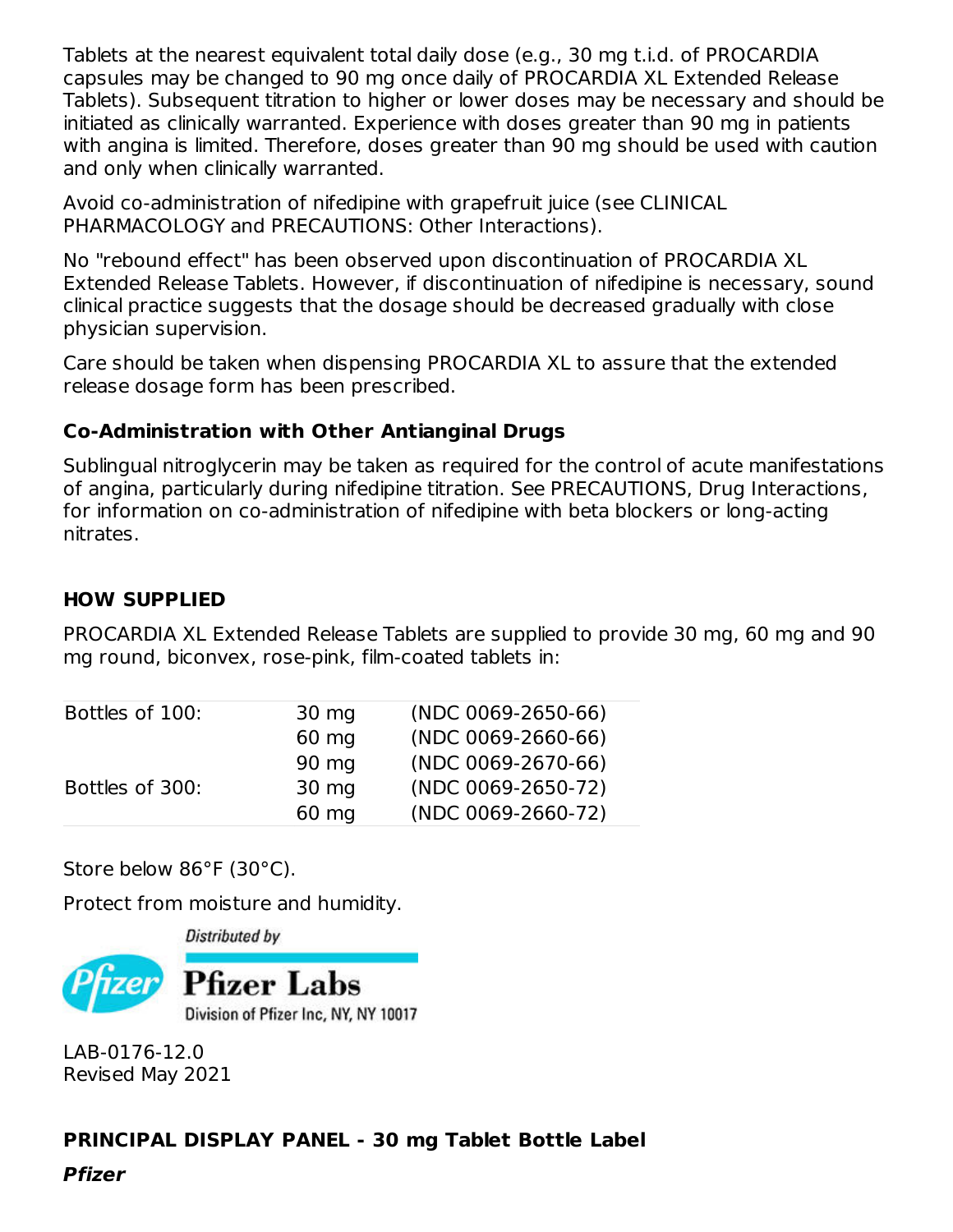#### NDC 0069-2650-66

**Procardia XL** ® (nifedipine)

#### **30 mg GITS\***

#### **Extended Release Tablets**

100 Tablets **Rx only**



## **PRINCIPAL DISPLAY PANEL - 60 mg Tablet Bottle Label**

# **Pfizer**

NDC 0069-2660-66

#### **Procardia XL** ®

(nifedipine)

#### **60 mg GITS\***

#### **Extended Release Tablets**

100 Tablets **Rx only**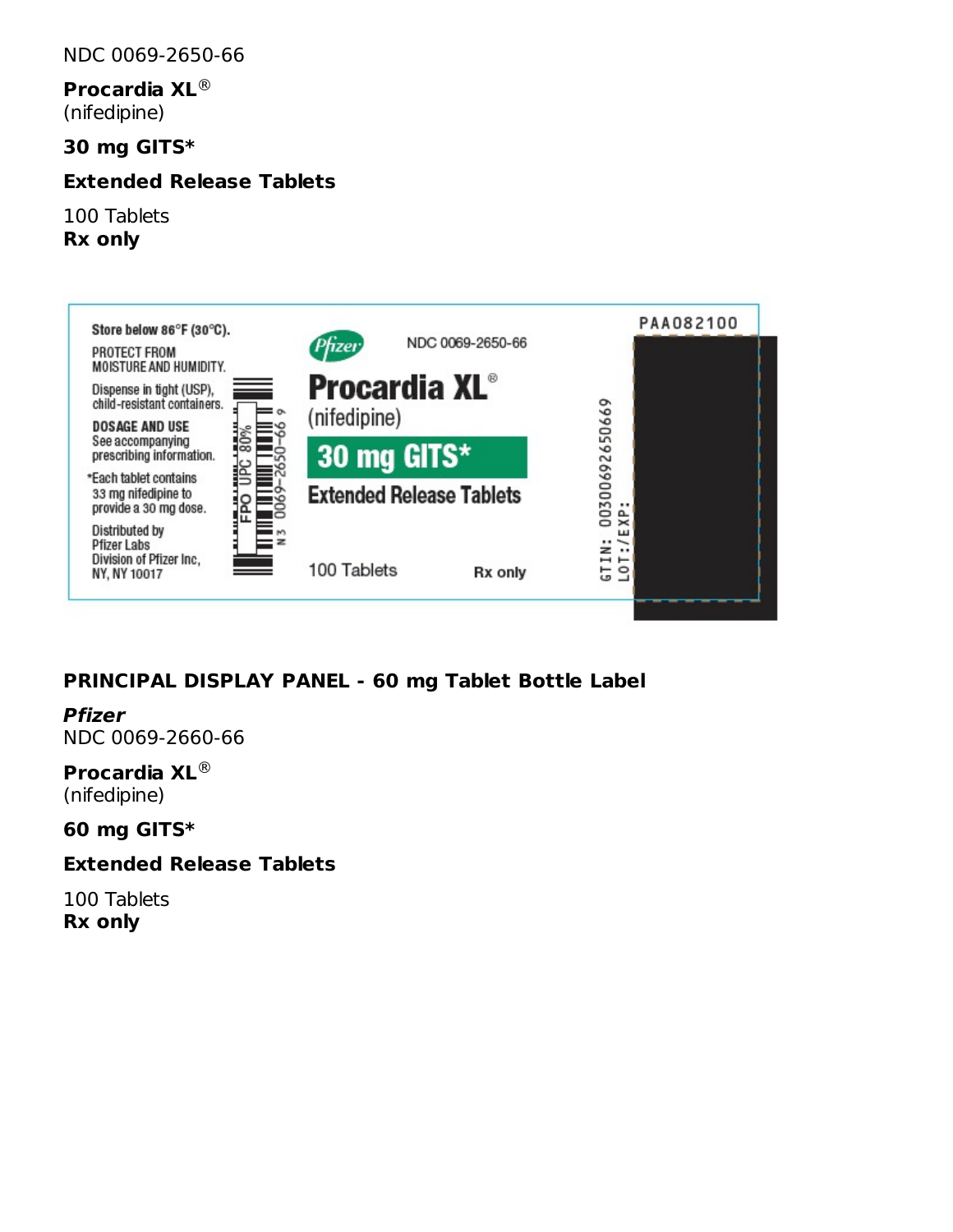

# **PRINCIPAL DISPLAY PANEL - 90 mg Tablet Bottle Label**

#### **Pfizer** NDC 0069-2670-66

**Procardia XL** ®(nifedipine)

#### **90 mg GITS\***

#### **Extended Release Tablets**

100 Tablets **Rx only**



## **PROCARDIA XL** nifedipine tablet, film coated, extended release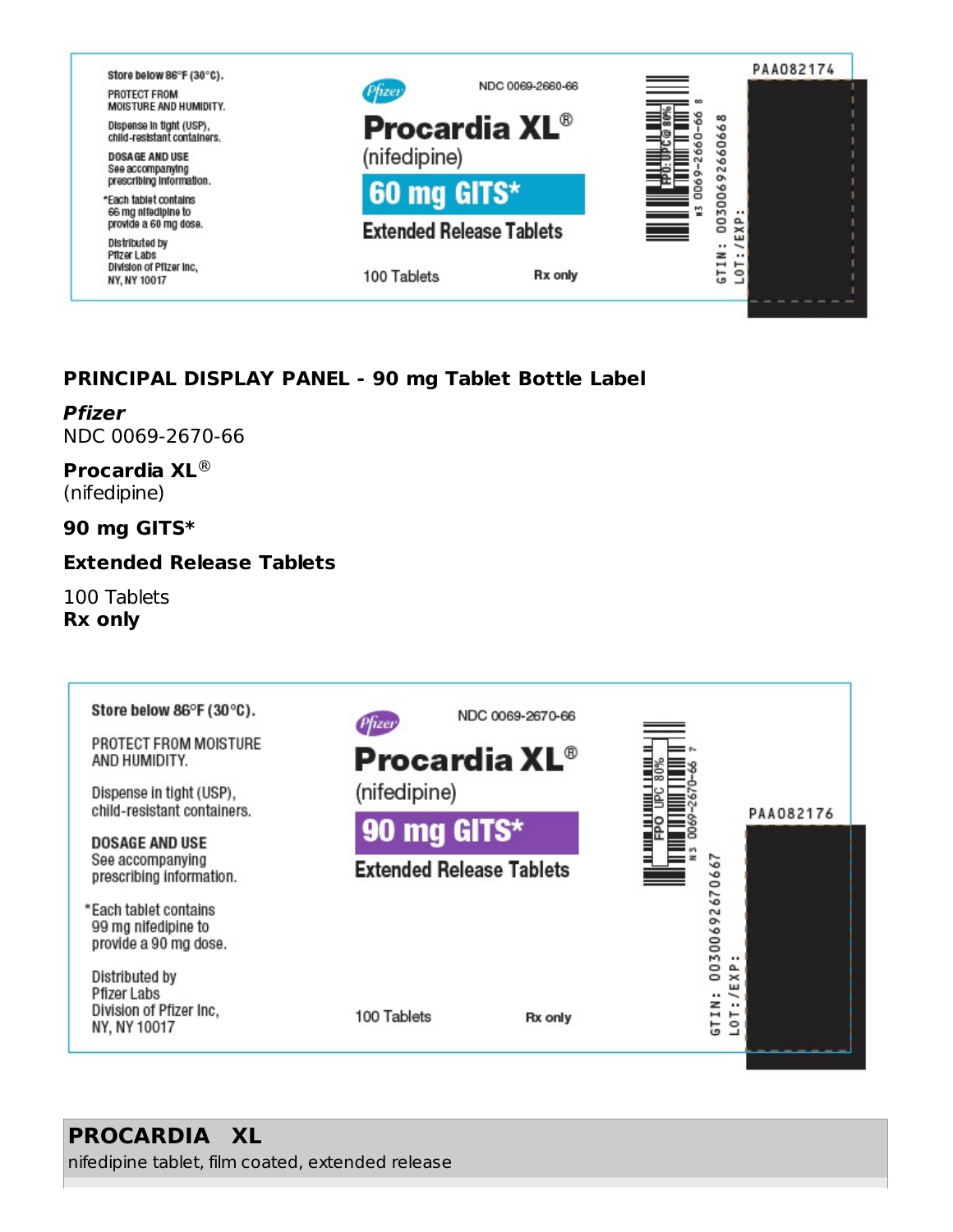|                         | <b>Product Information</b>                                   |              |                                                           |                     |                                |                        |                           |                                     |                      |
|-------------------------|--------------------------------------------------------------|--------------|-----------------------------------------------------------|---------------------|--------------------------------|------------------------|---------------------------|-------------------------------------|----------------------|
|                         | <b>Product Type</b>                                          |              | HUMAN PRESCRIPTION DRUG                                   |                     |                                |                        | <b>Item Code (Source)</b> |                                     | NDC:0069-2650        |
|                         | <b>Route of Administration</b>                               |              | ORAL                                                      |                     |                                |                        |                           |                                     |                      |
|                         |                                                              |              |                                                           |                     |                                |                        |                           |                                     |                      |
|                         | <b>Active Ingredient/Active Moiety</b>                       |              |                                                           |                     |                                |                        |                           |                                     |                      |
|                         |                                                              |              | <b>Ingredient Name</b>                                    |                     |                                |                        | <b>Basis of Strength</b>  |                                     | <b>Strength</b>      |
|                         | NIFEDIPINE (UNII: I9ZF7L6G2L) (NIFEDIPINE - UNII:I9ZF7L6G2L) |              |                                                           |                     | <b>NIFEDIPINE</b>              |                        |                           | 30 mg                               |                      |
|                         |                                                              |              |                                                           |                     |                                |                        |                           |                                     |                      |
|                         | <b>Inactive Ingredients</b>                                  |              |                                                           |                     |                                |                        |                           |                                     |                      |
|                         |                                                              |              | <b>Ingredient Name</b>                                    |                     |                                |                        |                           |                                     | <b>Strength</b>      |
|                         | <b>CELLULOSE ACETATE (UNII: 3J2P07GVB6)</b>                  |              |                                                           |                     |                                |                        |                           |                                     |                      |
|                         |                                                              |              | HYDROXYPROPYL CELLULOSE (1600000 WAMW) (UNII: RFW2ET671P) |                     |                                |                        |                           |                                     |                      |
|                         |                                                              |              | HYPROMELLOSE, UNSPECIFIED (UNII: 3NXW29V3WO)              |                     |                                |                        |                           |                                     |                      |
|                         | MAGNESIUM STEARATE (UNII: 70097M6I30)                        |              | POLYETHYLENE GLYCOL, UNSPECIFIED (UNII: 3WQ0SDWLA)        |                     |                                |                        |                           |                                     |                      |
|                         | FERRIC OXIDE RED (UNII: 1K09F3G675)                          |              |                                                           |                     |                                |                        |                           |                                     |                      |
|                         | <b>SODIUM CHLORIDE (UNII: 451W47IQ8X)</b>                    |              |                                                           |                     |                                |                        |                           |                                     |                      |
|                         | TITANIUM DIOXIDE (UNII: 15FIX9V2JP)                          |              |                                                           |                     |                                |                        |                           |                                     |                      |
|                         |                                                              |              |                                                           |                     |                                |                        |                           |                                     |                      |
|                         |                                                              |              |                                                           |                     |                                |                        |                           |                                     |                      |
|                         | <b>Product Characteristics</b>                               |              |                                                           |                     |                                |                        |                           |                                     |                      |
|                         | Color                                                        |              | PINK (rose-pink)<br><b>Score</b>                          |                     |                                |                        | no score                  |                                     |                      |
|                         | <b>Shape</b>                                                 | <b>ROUND</b> |                                                           | <b>Size</b>         |                                |                        | 9 <sub>mm</sub>           |                                     |                      |
|                         | <b>Flavor</b>                                                |              |                                                           | <b>Imprint Code</b> |                                |                        | PROCARDIA; XL; 30         |                                     |                      |
|                         | <b>Contains</b>                                              |              |                                                           |                     |                                |                        |                           |                                     |                      |
|                         |                                                              |              |                                                           |                     |                                |                        |                           |                                     |                      |
|                         | <b>Packaging</b>                                             |              |                                                           |                     |                                |                        |                           |                                     |                      |
|                         |                                                              |              |                                                           |                     |                                | <b>Marketing Start</b> |                           |                                     | <b>Marketing End</b> |
| #                       | <b>Item Code</b>                                             |              | <b>Package Description</b>                                |                     |                                | <b>Date</b>            |                           |                                     | <b>Date</b>          |
| 1                       | NDC:0069-<br>2650-66                                         | Product      | 100 in 1 BOTTLE; Type 0: Not a Combination                |                     | 09/06/1989                     |                        |                           |                                     |                      |
| $\overline{\mathbf{2}}$ | NDC:0069-<br>2650-72                                         | Product      | 300 in 1 BOTTLE; Type 0: Not a Combination                |                     | 09/06/1989                     |                        |                           |                                     |                      |
| 3                       | NDC:0069-<br>2650-41                                         | Product      | 100 in 1 BLISTER PACK; Type 0: Not a Combination          |                     |                                | 09/06/1989             |                           |                                     |                      |
|                         |                                                              |              |                                                           |                     |                                |                        |                           |                                     |                      |
|                         | <b>Marketing Information</b>                                 |              |                                                           |                     |                                |                        |                           |                                     |                      |
|                         | <b>Marketing</b><br>Category                                 |              | <b>Application Number or Monograph</b><br><b>Citation</b> |                     | <b>Marketing Start</b><br>Date |                        |                           | <b>Marketing End</b><br><b>Date</b> |                      |
| <b>NDA</b>              |                                                              | NDA019684    |                                                           |                     |                                | 09/06/1989             |                           |                                     |                      |
|                         |                                                              |              |                                                           |                     |                                |                        |                           |                                     |                      |

**PROCARDIA XL**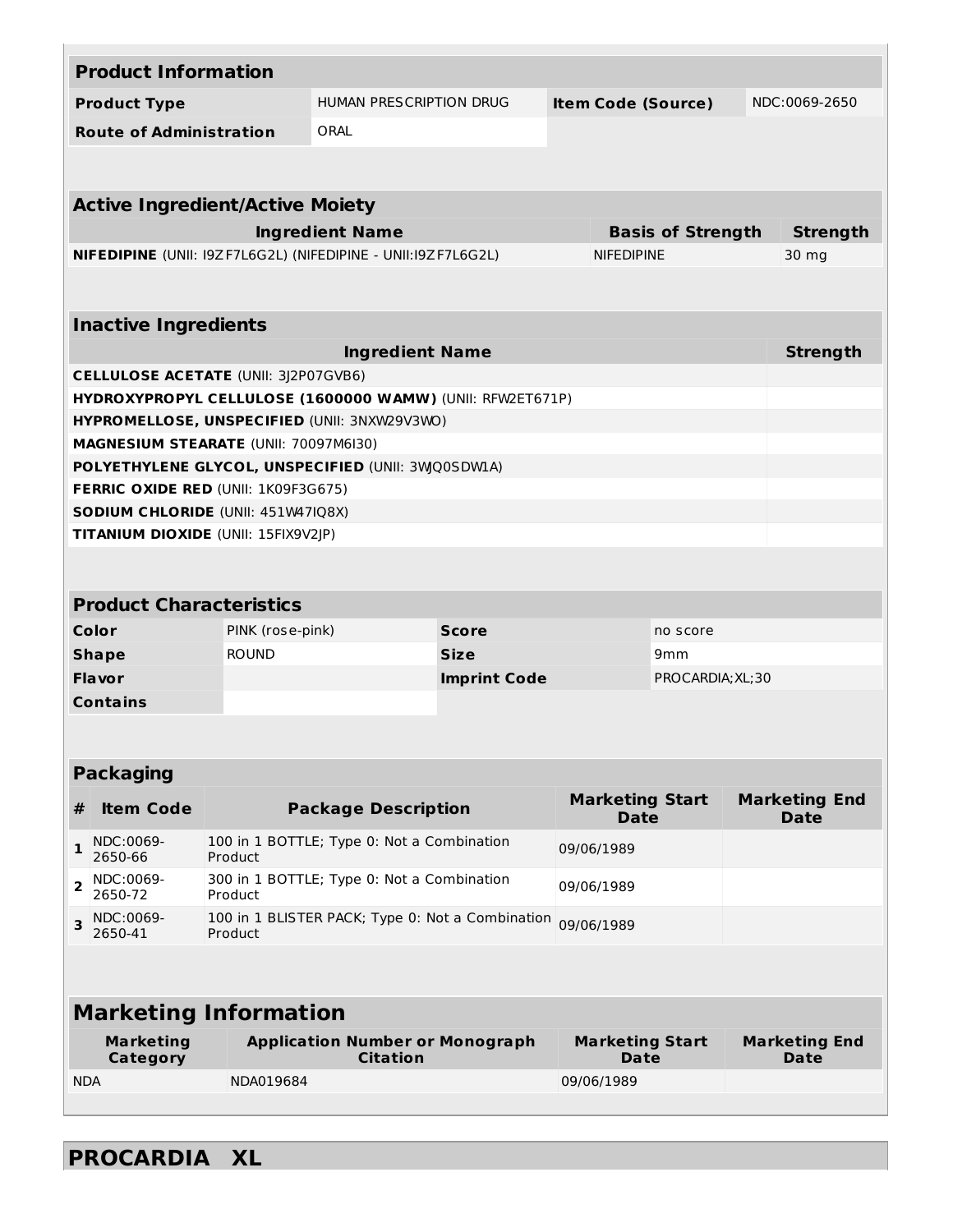|              | nifedipine tablet, film coated, extended release |                                                             |                                                              |                     |                                       |                   |                                     |                 |
|--------------|--------------------------------------------------|-------------------------------------------------------------|--------------------------------------------------------------|---------------------|---------------------------------------|-------------------|-------------------------------------|-----------------|
|              | <b>Product Information</b>                       |                                                             |                                                              |                     |                                       |                   |                                     |                 |
|              |                                                  |                                                             |                                                              |                     |                                       |                   |                                     |                 |
|              | <b>Product Type</b>                              |                                                             | HUMAN PRESCRIPTION DRUG<br><b>Item Code (Source)</b>         |                     |                                       |                   |                                     | NDC:0069-2660   |
|              | <b>Route of Administration</b>                   |                                                             | ORAL                                                         |                     |                                       |                   |                                     |                 |
|              |                                                  |                                                             |                                                              |                     |                                       |                   |                                     |                 |
|              | <b>Active Ingredient/Active Moiety</b>           |                                                             |                                                              |                     |                                       |                   |                                     |                 |
|              | <b>Ingredient Name</b>                           |                                                             |                                                              |                     | <b>Basis of Strength</b>              |                   | <b>Strength</b>                     |                 |
|              |                                                  |                                                             | NIFEDIPINE (UNII: I9ZF7L6G2L) (NIFEDIPINE - UNII:I9ZF7L6G2L) |                     | <b>NIFEDIPINE</b>                     |                   |                                     | 60 mg           |
|              |                                                  |                                                             |                                                              |                     |                                       |                   |                                     |                 |
|              | <b>Inactive Ingredients</b>                      |                                                             |                                                              |                     |                                       |                   |                                     |                 |
|              |                                                  |                                                             | <b>Ingredient Name</b>                                       |                     |                                       |                   |                                     | <b>Strength</b> |
|              | <b>CELLULOSE ACETATE (UNII: 3J2P07GVB6)</b>      |                                                             |                                                              |                     |                                       |                   |                                     |                 |
|              |                                                  |                                                             | HYDROXYPROPYL CELLULOSE (1600000 WAMW) (UNII: RFW2ET671P)    |                     |                                       |                   |                                     |                 |
|              |                                                  |                                                             | HYPROMELLOSE, UNSPECIFIED (UNII: 3NXW29V3WO)                 |                     |                                       |                   |                                     |                 |
|              | MAGNESIUM STEARATE (UNII: 70097M6I30)            |                                                             |                                                              |                     |                                       |                   |                                     |                 |
|              |                                                  |                                                             | POLYETHYLENE GLYCOL, UNSPECIFIED (UNII: 3WQ0SDW1A)           |                     |                                       |                   |                                     |                 |
|              | FERRIC OXIDE RED (UNII: 1K09F3G675)              |                                                             |                                                              |                     |                                       |                   |                                     |                 |
|              | <b>SODIUM CHLORIDE (UNII: 451W47IQ8X)</b>        |                                                             |                                                              |                     |                                       |                   |                                     |                 |
|              | TITANIUM DIOXIDE (UNII: 15FIX9V2JP)              |                                                             |                                                              |                     |                                       |                   |                                     |                 |
|              |                                                  |                                                             |                                                              |                     |                                       |                   |                                     |                 |
|              | <b>Product Characteristics</b>                   |                                                             |                                                              |                     |                                       |                   |                                     |                 |
|              | Color                                            | PINK (rose-pink)                                            |                                                              | <b>Score</b>        |                                       | no score          |                                     |                 |
|              | <b>Shape</b>                                     | <b>ROUND</b>                                                |                                                              | <b>Size</b>         |                                       | 10mm              |                                     |                 |
|              | Flavor                                           |                                                             |                                                              | <b>Imprint Code</b> |                                       | PROCARDIA; XL; 60 |                                     |                 |
|              | Contains                                         |                                                             |                                                              |                     |                                       |                   |                                     |                 |
|              |                                                  |                                                             |                                                              |                     |                                       |                   |                                     |                 |
|              | <b>Packaging</b>                                 |                                                             |                                                              |                     |                                       |                   |                                     |                 |
| #            | <b>Item Code</b>                                 |                                                             | <b>Package Description</b>                                   |                     | <b>Marketing Start</b><br><b>Date</b> |                   | <b>Marketing End</b><br><b>Date</b> |                 |
| 1            | NDC:0069-<br>2660-66                             | Product                                                     | 100 in 1 BOTTLE; Type 0: Not a Combination                   |                     | 09/06/1989                            |                   |                                     |                 |
| $\mathbf{z}$ | NDC:0069-<br>2660-72                             | Product                                                     | 300 in 1 BOTTLE; Type 0: Not a Combination                   |                     |                                       | 09/06/1989        |                                     |                 |
| 3            | NDC:0069-<br>2660-41                             | 100 in 1 BLISTER PACK; Type 0: Not a Combination<br>Product |                                                              |                     | 09/06/1989                            |                   |                                     |                 |
|              |                                                  |                                                             |                                                              |                     |                                       |                   |                                     |                 |
|              | <b>Marketing Information</b>                     |                                                             |                                                              |                     |                                       |                   |                                     |                 |
|              | <b>Marketing</b><br><b>Category</b>              |                                                             | <b>Application Number or Monograph</b><br><b>Citation</b>    |                     | <b>Marketing Start</b><br><b>Date</b> |                   | <b>Marketing End</b><br><b>Date</b> |                 |
| <b>NDA</b>   |                                                  | NDA019684                                                   |                                                              |                     | 09/06/1989                            |                   |                                     |                 |
|              |                                                  |                                                             |                                                              |                     |                                       |                   |                                     |                 |
|              |                                                  |                                                             |                                                              |                     |                                       |                   |                                     |                 |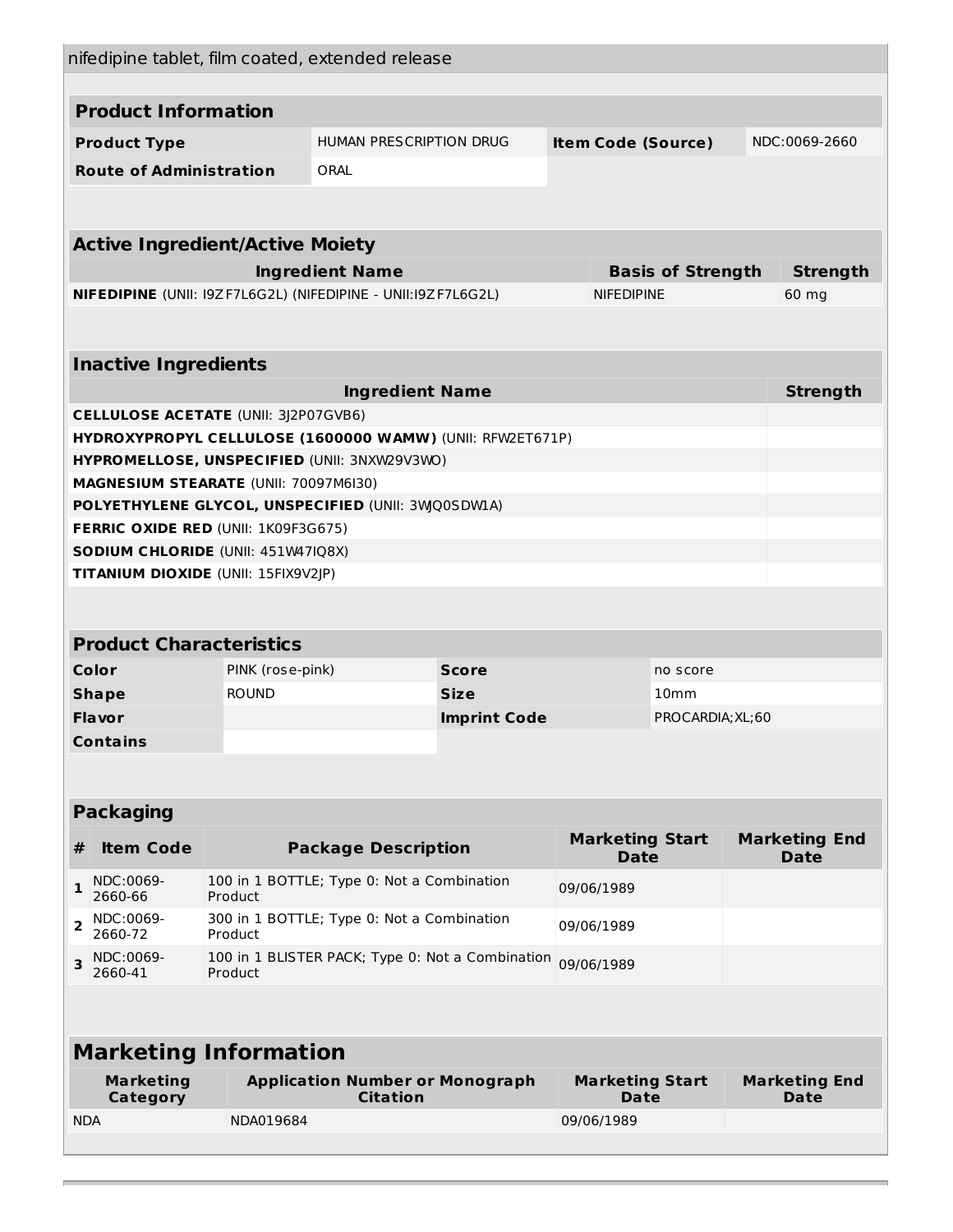| nifedipine tablet, film coated, extended release<br><b>Product Information</b>                                                                              |  |  |  |  |  |  |
|-------------------------------------------------------------------------------------------------------------------------------------------------------------|--|--|--|--|--|--|
|                                                                                                                                                             |  |  |  |  |  |  |
|                                                                                                                                                             |  |  |  |  |  |  |
| NDC:0069-2670<br><b>Product Type</b><br>HUMAN PRESCRIPTION DRUG<br><b>Item Code (Source)</b>                                                                |  |  |  |  |  |  |
| <b>Route of Administration</b><br>ORAL                                                                                                                      |  |  |  |  |  |  |
|                                                                                                                                                             |  |  |  |  |  |  |
|                                                                                                                                                             |  |  |  |  |  |  |
| <b>Active Ingredient/Active Moiety</b>                                                                                                                      |  |  |  |  |  |  |
| <b>Ingredient Name</b><br><b>Basis of Strength</b><br><b>Strength</b>                                                                                       |  |  |  |  |  |  |
| NIFEDIPINE (UNII: I9ZF7L6G2L) (NIFEDIPINE - UNII:I9ZF7L6G2L)<br><b>NIFEDIPINE</b><br>90 mg                                                                  |  |  |  |  |  |  |
|                                                                                                                                                             |  |  |  |  |  |  |
| <b>Inactive Ingredients</b>                                                                                                                                 |  |  |  |  |  |  |
|                                                                                                                                                             |  |  |  |  |  |  |
| <b>Ingredient Name</b><br><b>Strength</b><br><b>CELLULOSE ACETATE (UNII: 3J2P07GVB6)</b>                                                                    |  |  |  |  |  |  |
| HYDROXYPROPYL CELLULOSE (1600000 WAMW) (UNII: RFW2ET671P)                                                                                                   |  |  |  |  |  |  |
| HYPROMELLOSE, UNSPECIFIED (UNII: 3NXW29V3WO)                                                                                                                |  |  |  |  |  |  |
| MAGNESIUM STEARATE (UNII: 70097M6I30)                                                                                                                       |  |  |  |  |  |  |
| POLYETHYLENE GLYCOL, UNSPECIFIED (UNII: 3WQ0SDWLA)                                                                                                          |  |  |  |  |  |  |
| FERRIC OXIDE RED (UNII: 1K09F3G675)                                                                                                                         |  |  |  |  |  |  |
| <b>SODIUM CHLORIDE (UNII: 451W47IQ8X)</b>                                                                                                                   |  |  |  |  |  |  |
| TITANIUM DIOXIDE (UNII: 15FIX9V2JP)                                                                                                                         |  |  |  |  |  |  |
|                                                                                                                                                             |  |  |  |  |  |  |
| <b>Product Characteristics</b>                                                                                                                              |  |  |  |  |  |  |
| Color<br>PINK (rose-pink)<br><b>Score</b><br>no score                                                                                                       |  |  |  |  |  |  |
| <b>ROUND</b><br><b>Size</b><br>12mm<br><b>Shape</b>                                                                                                         |  |  |  |  |  |  |
| <b>Flavor</b><br><b>Imprint Code</b><br>PROCARDIA; XL; 90                                                                                                   |  |  |  |  |  |  |
| <b>Contains</b>                                                                                                                                             |  |  |  |  |  |  |
|                                                                                                                                                             |  |  |  |  |  |  |
|                                                                                                                                                             |  |  |  |  |  |  |
| <b>Packaging</b>                                                                                                                                            |  |  |  |  |  |  |
| <b>Marketing Start</b><br><b>Marketing End</b><br><b>Item Code</b><br><b>Package Description</b><br>#<br><b>Date</b><br><b>Date</b>                         |  |  |  |  |  |  |
| NDC:0069-2670-<br>100 in 1 BOTTLE; Type 0: Not a Combination<br>$\mathbf{1}$<br>09/06/1989<br>Product<br>66                                                 |  |  |  |  |  |  |
|                                                                                                                                                             |  |  |  |  |  |  |
|                                                                                                                                                             |  |  |  |  |  |  |
| <b>Marketing Information</b>                                                                                                                                |  |  |  |  |  |  |
| <b>Application Number or Monograph</b><br><b>Marketing Start</b><br><b>Marketing</b><br><b>Marketing End</b><br><b>Citation</b><br>Category<br>Date<br>Date |  |  |  |  |  |  |
| <b>NDA</b><br>NDA019684<br>09/06/1989                                                                                                                       |  |  |  |  |  |  |

**Labeler -** Pfizer Laboratories Div Pfizer Inc (134489525)